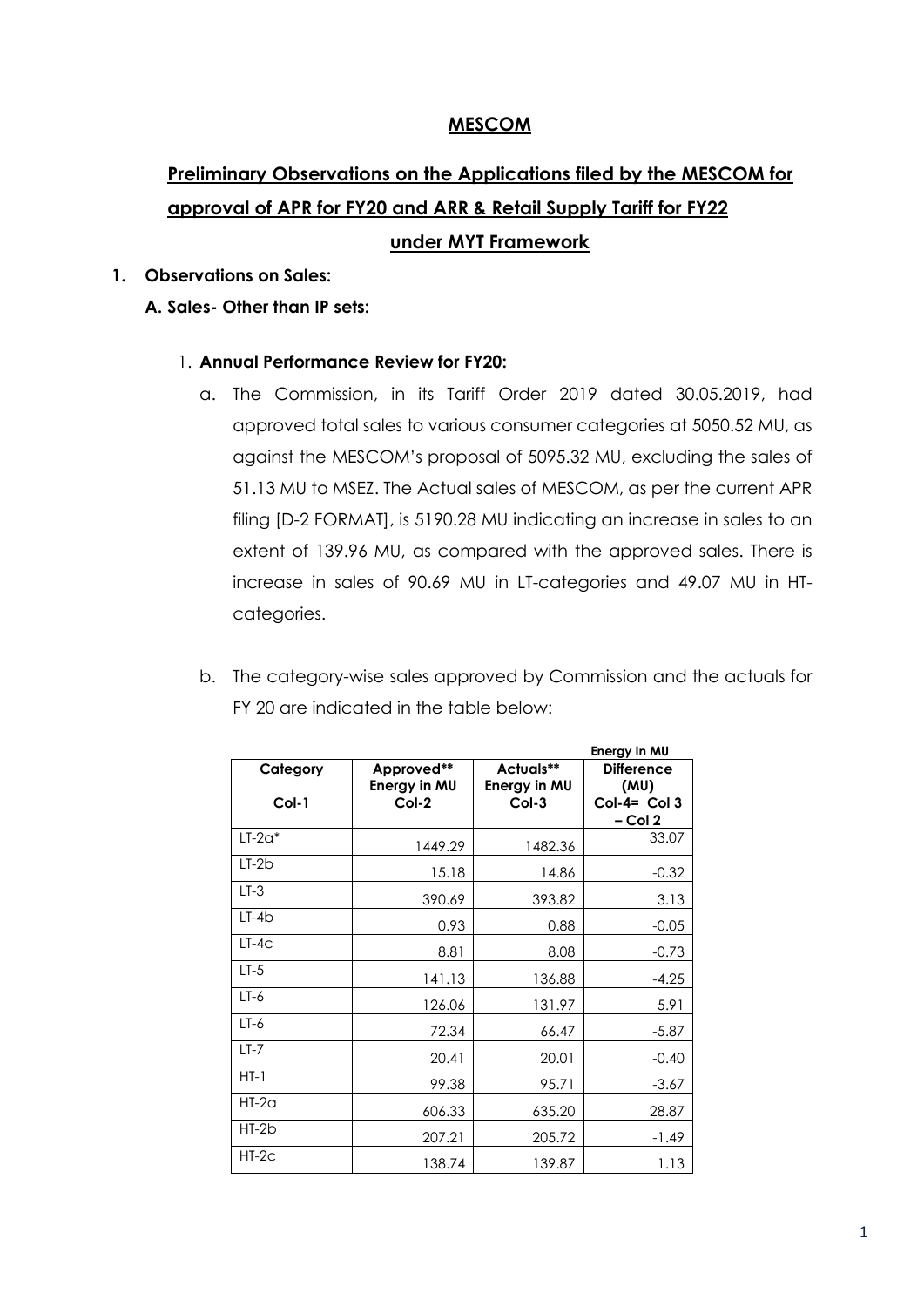| Grand total** | 5050.52 | 5190.28 | 139.76  |
|---------------|---------|---------|---------|
| Sub total     | 1703.37 | 1763.57 | 60.20   |
| IP            | 1669.16 | 1728.92 | 59.76   |
| BJ/KJ         | 34.21   | 34.65   | 0.44    |
| Sub total     | 3347.15 | 3426.71 | 79.56   |
| $HT-5$        | 5.96    | 3.40    | $-2.56$ |
| $HT-4$        | 21.59   | 21.80   | 0.21    |
| $HI-3a$ & b   | 43.10   | 69.68   | 26.58   |

*\*Including BJ/KJ installations consuming more than 40 units/month \*\*Excludes sale to SEZ.*

From the above table it is noted that the major categories contributing to the increase in sales with respect to the estimate are LT-2a, LT-4a, HT-2a & HT-3 categories. The IP set consumption is discussed separately, in the subsequent paragraphs.

**MESCOM shall analyze the reasons for the increase in sales to the above categories with a view to promote and increase the energy sales.**

**c.** MESCOM in its D-2 Format of the filing, has not indicated any wheeled energy for FY20 as per the actuals. **MESCOM shall furnish the same for the purpose of computation of distribution network losses.**

## 2. **Category wise sales FY22:**

### **a. Data inconsistency**

- 1. At page 47 & 48, category-wise actual sales for some of the categories indicated for FY19 is not the same as approved by the Commission, as per the Tariff Order 2020 dated 04.11.2020. The figures shall be reconciled with that of Tariff Order,2020. Similarly, the actuals for FY19 in D-2 Format shall be reconciled with data as approved in the Tariff Order, 2020.
- 2. For FY20, The LT –Total at Page- 47 is 4016.18 MU, whereas as per D-2 Format, it is indicated as 4016.16 MU. Similarly, the grand total at page-48 is 5247.18 MU, whereas as per D-2 Format, it is indicated as 5247.16 MU. The data shall be reconciled.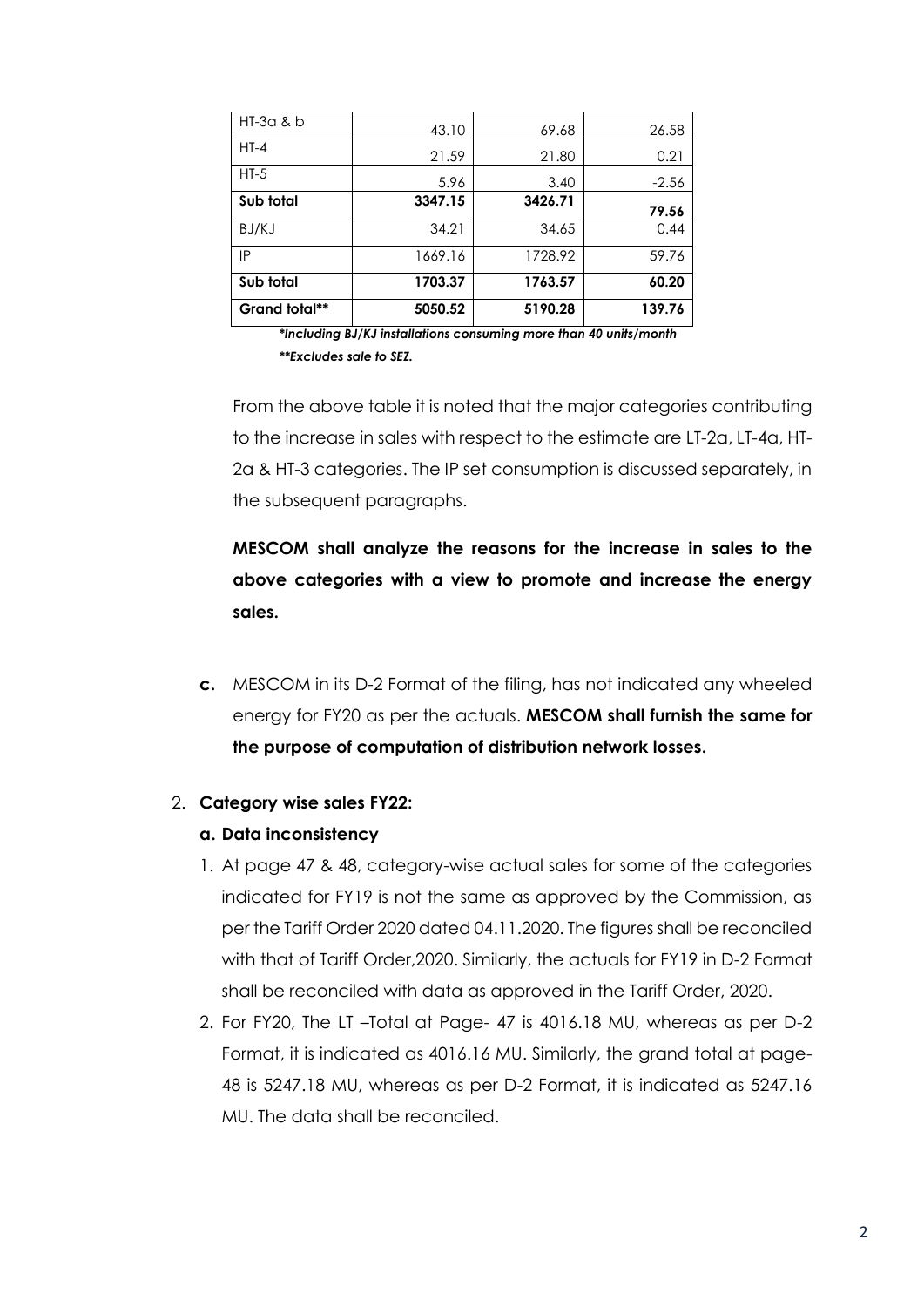- 3. The sales approved by Commission for FY20 as per Tariff Order 2019 is 5101.65 MU, whereas the same is indicated as 5105.08 MU at page-117. Similarly, for FY22, it is 5436.41MU, whereas the same is indicated as 5439.83 MU at page 118. This shall be reconciled as sales to KPCL is already included in LT-2a sales.
- 4. The category-wise revised sales indicated at page -117, for FY-21 does not tally with that of figures indicated in D-2 Format. This shall be reconciled.

### **b. Sales Forecast for FY22**

MESCOM in its filing has stated that the Commission in its Tariff Order,2019 has approved the number of installations and energy sales for the Control Period FY20 to FY22. However, considering the actuals of FY20, MESCOM has revised the estimates for FY21 and FY22.

MESCOM has adopted the following methodology for making estimates of Number of installations and Energy Sales:

For all categories except BJ/KJ, LT-4a, LT-7 and HT-5, generally MESCOM has considered the CAGR for the period FY15 to FY20 and for the period FY17 to FY20. MESCOM has also compared the previous year growth rates. Wherever, the growth is negative or inconsistent, MESCOM has suitably modified the estimates. Further, while estimating energy sales for FY21, keeping in view the prevailing Covid-19 situation, MESCOM has suitably reduced the sales to various categories.

### **Commission's observations on sales forecast for FY22 are as follows:**

i. LT (1) – BJ/KJ category: MESCOM has not considered any additions to the number of installations and has retained the FY20 data for both FY21 & FY22. **In FY20, the no. of installations had reduced by 6919 numbers in comparison to FY19 and upto September 2020, there is a further reduction by 1644 numbers. Hence, MESCOM may consider revising the number of installations and sales for this category, besides analyzing the reasons for the reduction in number.**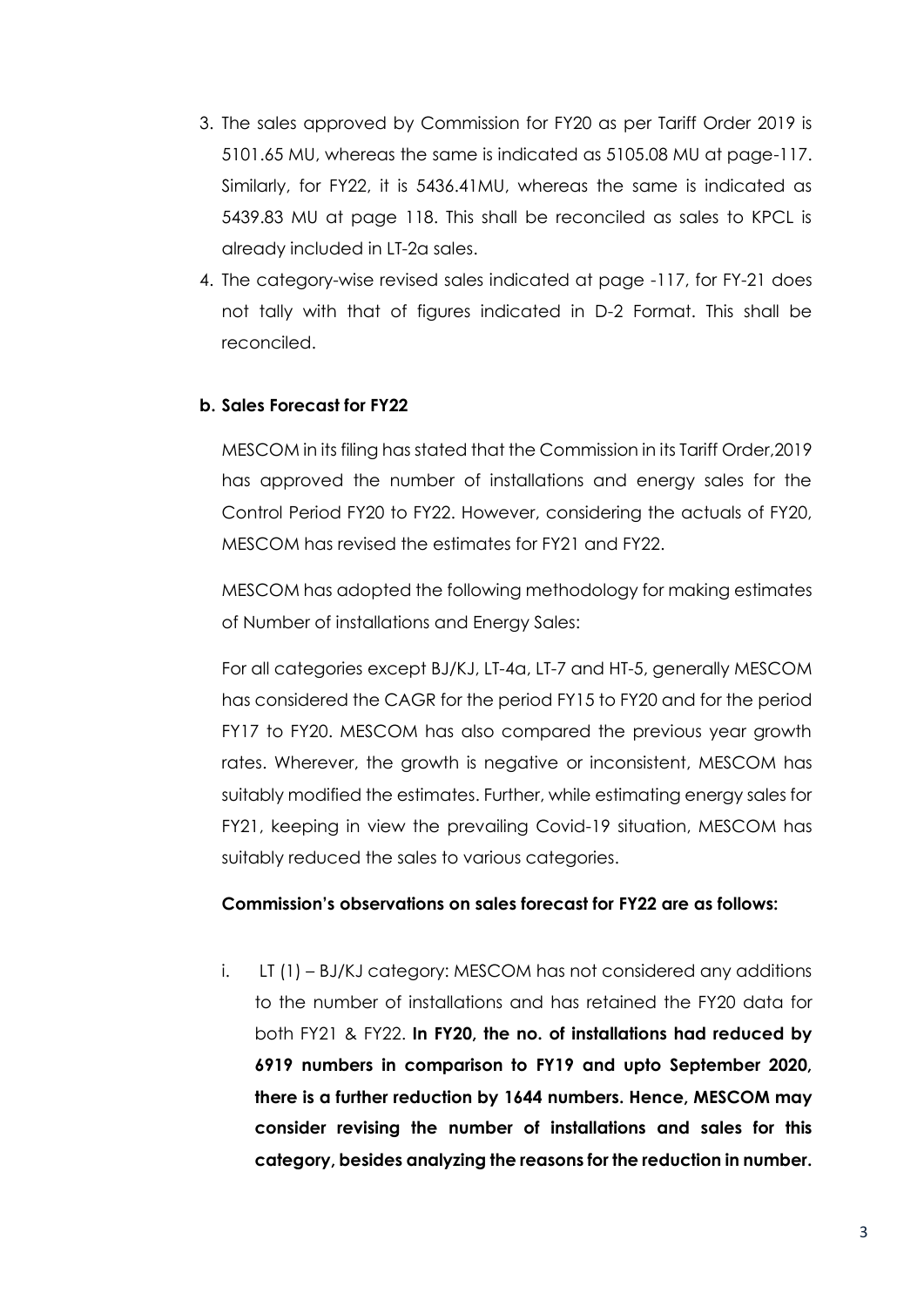- ii. In case of LT 6(b) category, though it is stated that the 3-year CAGR, which is negative has been adopted for estimating energy sales, MESCOM has retained the same sales for FY21 & FY22 at 66.47 MU, despite increase in number of installations. Reasons for the same shall be furnished.
- iii. In case of LT-7, since the CAGR for both no. of installations as well as energy sales is positive, MESCOM could have adopted lower of the CAGRs, instead of considering zero growth rate. MESCOM may consider revising the estimates for this category.
- iv. HT-2c category:

The Commission notes that, even though there is a positive growth rate in the number of installations, the energy sales are retained at FY20 level, stating that the energy sales have a negative growth. **MESCOM shall analyze the reasons for such decrease in sales in spite of growth in the number of installations.**

- v. HT-3 category: In spite of positive growth both in the number of installations and energy sales, the estimate for FY21 & FY22 is retained at FY20 level. MESCOM may revise the estimates by considering lower of the CAGRs.
- vi. At Page-110 para 5.1.18 reference is made to HT-2c instead of HT-4. Similarly, at Page-112 para 5.1.19 reference is made to LT-7 instead of HT-5. This may be corrected.
- vii. Further, it is observed that though MESCOM has stated that it has adopted 3-year CAGR, which is positive, the number of installations in respect of HT-4 category for FY21 has been retained at 63 being the actuals, as on September' 20. MESCOM may consider revising the same.
- viii. The table indicating the growth rates for the number of installations is furnished below: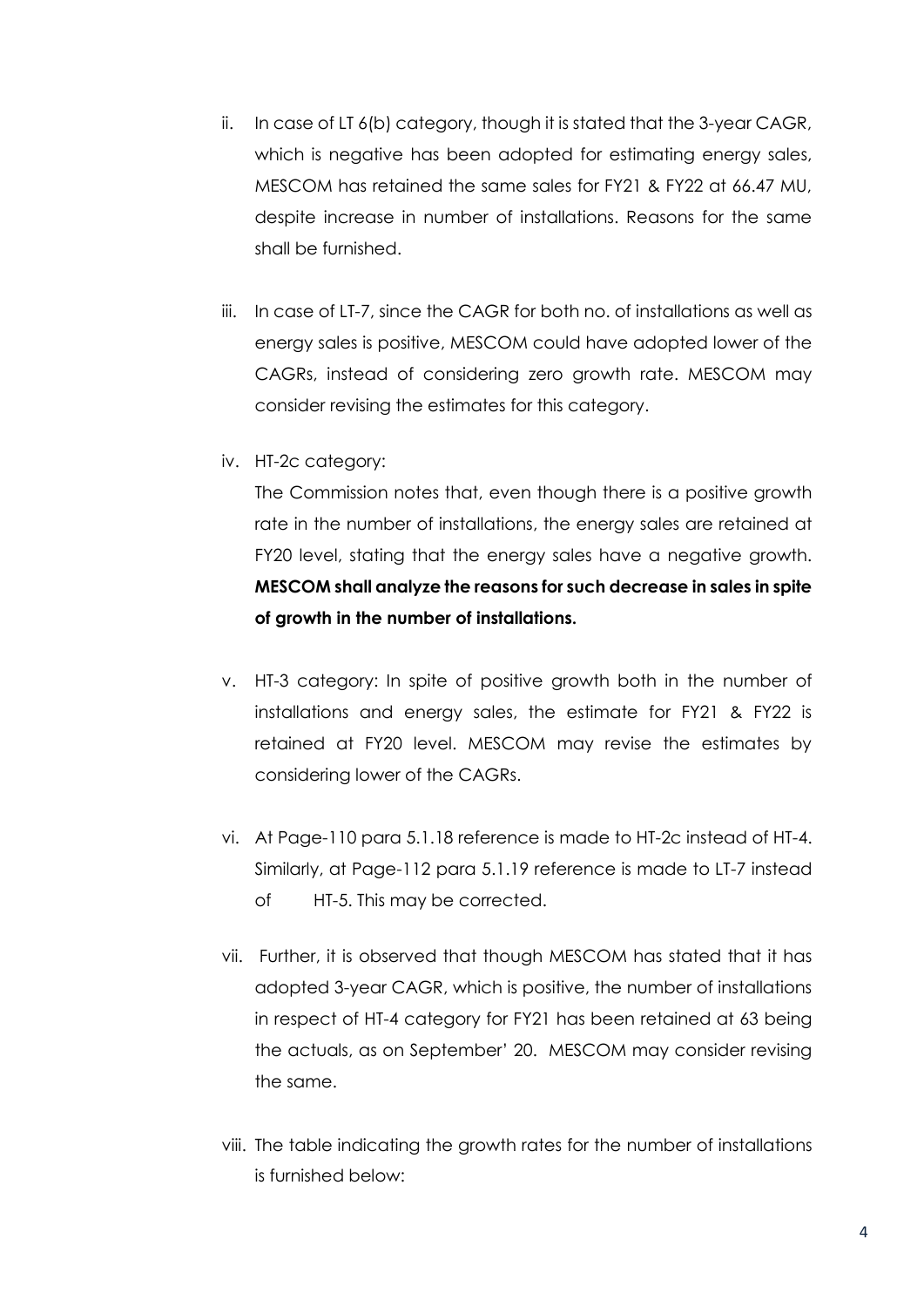| Category   |                                      |                            | <b>Percentage Growth Rates</b> |                                                                       |
|------------|--------------------------------------|----------------------------|--------------------------------|-----------------------------------------------------------------------|
|            | 2014-15 to<br>2019-20<br><b>CAGR</b> | 2016-17 to<br>2019-20 CAGR | FY20 growth<br>over FY19       | <b>Growth rate</b><br>proposed by<br><b>MESCOM</b> for<br><b>FY22</b> |
| $LT-2a$    | 3.18%                                | 3.11%                      | 2.91%                          | 3.12%                                                                 |
| $LT-2b$    | 2.83%                                | 2.31%                      | 2.16%                          | 2.31%                                                                 |
| $LT-3$     | 3.87%                                | 3.70%                      | 3.77%                          | 3.69%                                                                 |
| $LT-5$     | 4.53%                                | 3.92%                      | 3.65%                          | 3.93%                                                                 |
| LT-6 WS    | 5.61%                                | 5.37%                      | 3.99%                          | 5.37%                                                                 |
| $LT-6$ SL  | 8.86%                                | 7.83%                      | 14.09%                         | 7.83%                                                                 |
| $HT-1$     | 9.86%                                | 8.37%                      | 7.69%                          | 8.26%                                                                 |
| $HT-2$ (a) | 7.55%                                | 6.65%                      | 6.73%                          | 6.70%                                                                 |
| $HT-2$ (b) | 7.92%                                | 8.13%                      | 7.35%                          | 7.32%                                                                 |
| $HT-2$ (c) | 5.95%                                | 4.70%                      | 3.77%                          | 0.00%                                                                 |
| $HT-3$     | 6.58%                                | 8.27%                      | 17.86%                         | 0.00%                                                                 |
| $HT-4$     | 6.40%                                | 4.89%                      | 9.09%                          | 4.76%                                                                 |

**The growth rate considered for HT-1, HT-2b, HT-2c, HT-3 & HT-4 is lower, as compared to the CAGR.** MESCOM may consider revising the same.

ix. The table indicating the growth rates for the energy sales is furnished below:

| Category  |                                      | <b>Percentage Growth Rates</b> |                          |                                                                |
|-----------|--------------------------------------|--------------------------------|--------------------------|----------------------------------------------------------------|
|           | 2014-15 to<br>2019-20<br><b>CAGR</b> | 2016-17 to<br>2019-20 CAGR     | FY20 growth<br>over FY19 | Growth rate<br>proposed by<br><b>MESCOM</b> for<br><b>FY22</b> |
| $LT-2a$   | 4.19%                                | 4.26%                          | 7.54%                    | 4.26%                                                          |
| $LT-2b$   | 5.28%                                | 2.45%                          | 9.10%                    | 101.03%                                                        |
| $LT-3$    | 5.27%                                | 4.78%                          | 6.35%                    | 36.17%                                                         |
| $LT-5$    | 0.81%                                | 0.02%                          | 2.20%                    | 24.16%                                                         |
| LT-6 WS   | 4.16%                                | 3.07%                          | 7.28%                    | 3.07%                                                          |
| $LT-6$ SL | 2.69%                                | $-1.42%$                       | $-4.80%$                 | $0.00\%$                                                       |
| $HT-1$    | 2.81%                                | 3.46%                          | $-2.15%$                 | 3.46%                                                          |
| $HT-2(a)$ | $-2.22%$                             | 5.03%                          | 1.67%                    | 47.35%                                                         |
| $HT-2(b)$ | 5.98%                                | 3.40%                          | 2.64%                    | 86.62%                                                         |
| $HT-2(c)$ | $-0.94%$                             | $-3.33%$                       | $-3.26%$                 | 88.68%                                                         |
| $HT-3$    | 24.58%                               | 63.20%                         | 69.13%                   | $0.00\%$                                                       |
| $HT-4$    | 8.64%                                | 5.02%                          | $6.76\%$                 | 5.03%                                                          |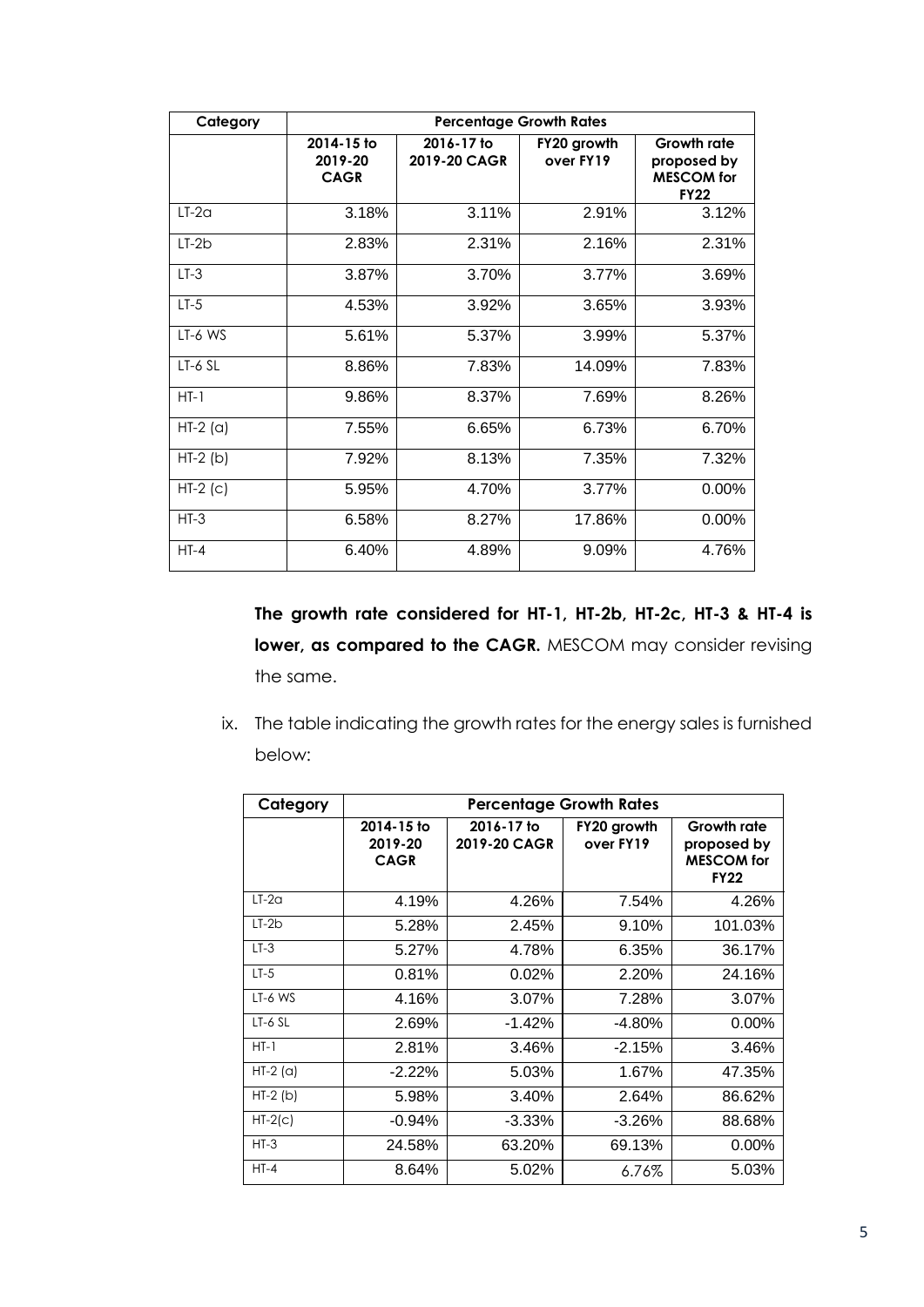**The growth rate considered for LT-2b, LT-3, LT-5, HT-2a, HT-2b and HT-2c is higher, considering the CAGR**. MESCOM may examine revising the same.

- **B. Sales to IP sets:**
	- **1. Sales for FY20**:
		- a. The Commission, while approving the APR for FY19 as per the tariff order, 2020, had approved the total sales to IP sets at 1,477.50 MU with a specific consumption of 4,674 units per IP set per annum for FY19, by disallowing 153.40 MU against the claims submitted by MESCOM. MESCOM, in its current filing has indicated the sales to IP sets as 1,728.92 MU for FY20 with a specific consumption of 5,156 units per IP set per annum. The Commission notes that there is an increase in the specific consumption by 482 (5156-4674) units per IP set per annum for FY20 as compared to the approved sales for FY19. The reasons for this increase in the specific consumption for FY20 needs to be explained.
		- b. The details of sales to IP sets for FY20 as approved by the Commission, in its tariff order 2019 and the actual sales, as furnished by MESCOM in its Tariff Filing for FY20, are as follows;

| <b>Particulars</b>                                      | As approved by the<br><b>Commission in TO 2019</b> | As submitted by MESCOM<br>in the Tariff Filing 2020 |
|---------------------------------------------------------|----------------------------------------------------|-----------------------------------------------------|
| Number of installations                                 | 3,35,901                                           | 3,44,482                                            |
| Mid-year number of<br>installations                     | 3,28,439                                           | 3.35.334                                            |
| Specific consumption in<br>units / installation / annum | 5,082.10                                           | 5.156                                               |
| Sales in MU                                             | 1,669.16                                           | 1,728.92                                            |

- c. MESCOM has to furnish the reasons for, increase in specific consumption by 73.90 units / installation / annum and the increase in sales by 59.76 MU as compared to the approved figures.
- d. MESCOM has not furnished the details of GPS survey of IP sets and the number of IP sets reconciled with the figures as per DCB statement, as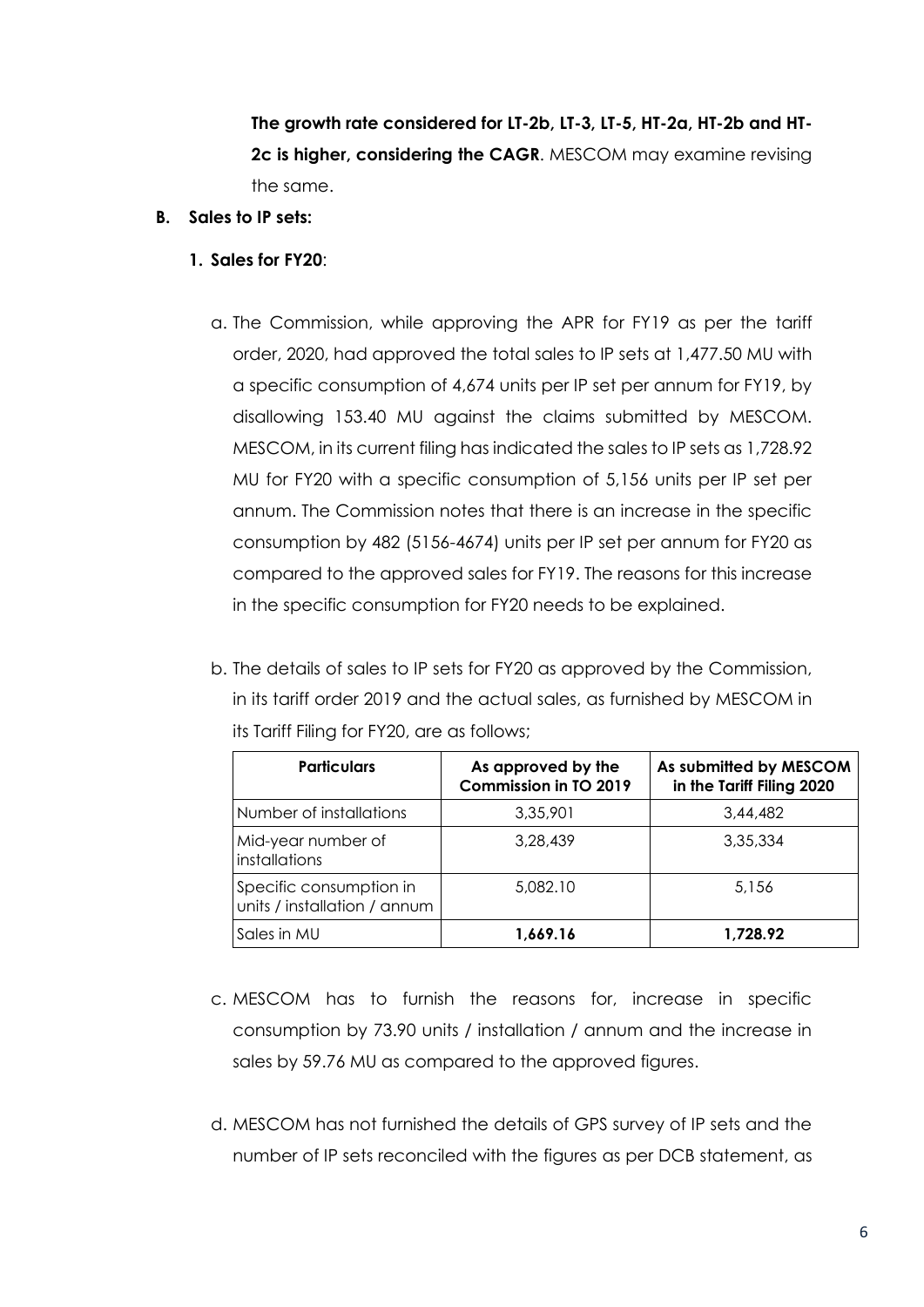directed by the Commission, in all the previous Tariff Orders and directions issued during the course of Advisory Committee meetings.

- e. As per DCB Statement, the number of live installations as on 31.03.2020 is 3,44,482. Whereas, as per MESCOM's letter dated 12.10.2020, the number of authorized live installations, as per GPS survey, is only 2,50,858. MESCOM has furnished the same numbers as on 31.03.2019, as well. MESCOM has to furnish the reasons for not completing the GPS survey and on the variation in number of figures, giving clarity on the data.
- f. MESCOM has to furnish the reasons for the difference in number of consumers in the data as per GPS survey and the IP set assessment data, the action taken to reconcile the details of number of consumers with DCB figures and the action taken to regularize the unauthorized IP installations.
- g. As per the actual IP sets consumption data for FY20, the average consumption per IP set per month works out to 429.66 (5156 / 12). From the data of calculation of sales to IP sets furnished, it is observed that, every month, in more than 10% of the DTCs, the average consumption per IP per month is more than 2500 units.
- h. In the previous year tariff filing MESCOM has furnished the total number of pilot DTCs in its area are 904. Whereas, the number of pilot DTCs considered in the months of April to July 2019 are 798 to 898. MESCOM shall furnish the reasons for decrease in number of pilot DTCs being considered for calculation of sales to IP sets.
- i. The Commission had directed MESCOM to segregate the agricultural feeders and assess the sales to IP set installations based on the energy meter readings provided to such agricultural feeders. MESCOM is yet to furnish the status of bifurcation of agricultural feeders in its area and the action plan for completing the work.
- j. MESCOM has to furnish the Division-wise number of hours of supply provided to IP sets as against the Government of Karnataka Orders for FY20 and up to September 2020.

**Based on the above observations, MESCOM shall submit the assessed consumption for IP sets for FY20, duly furnishing clarity on the data.**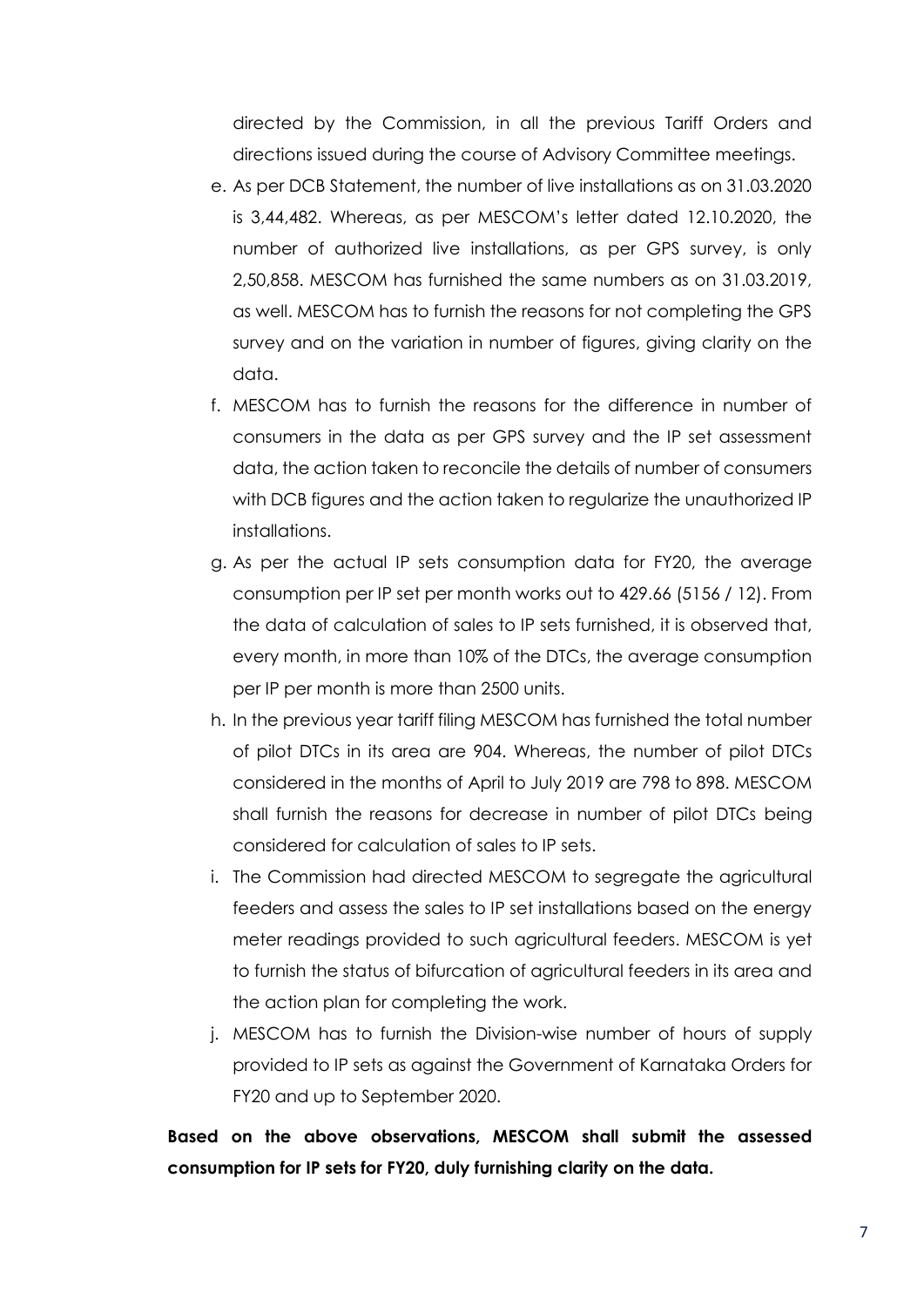### **2. Projected sales to IP Sets for the FY22**:

- i. Details of the number of consumers as per actuals added to the system during the period April 2020 to September 2020 is not considered for projection of IP sales for FY22. Instead, MESCOM has considered the number of IP installations added to the system during FY20 directly and has projected the number of installations for rest of period of FY21 and for FY22.
- ii. The reasons for difference in number of installations approved by the Commission for FY22, in Tariff Order 2019 and the projections considered in Tariff Filing by MESCOM is not substantiated with proper reasons.
- iii. **The MESCOM, in its tariff application for FY21 has considered total IP consumption as 894.25 MU for the period April to September 2020 without furnishing the month-wise break-up, as per the prescribed formats, in support of its claim. If the data for the said period is not submitted, the Commission will not accept the assessment of consumption for FY21 as is submitted by MESCOM.**
- iv. MESCOM while making projections for FY22, has considered the specific consumption arrived on the data of actual sales submitted, instead of considering the Commission approved sales. MESCOM has to resubmit the sales projection based on the specific consumption arrived on the basis of Commission approved sales and on the basis of the observations made above.
- v. As per the letter dated 02.09.2020 addressed to the Commission by the Managing Director MESCOM, the time line to complete the GPS survey of IP sets is 30.09.2020. MESCOM has not furnished, further compliance on the same.

### **C. Validation of Sales:**

To validate the sales, category wise information in the following format shall be furnished: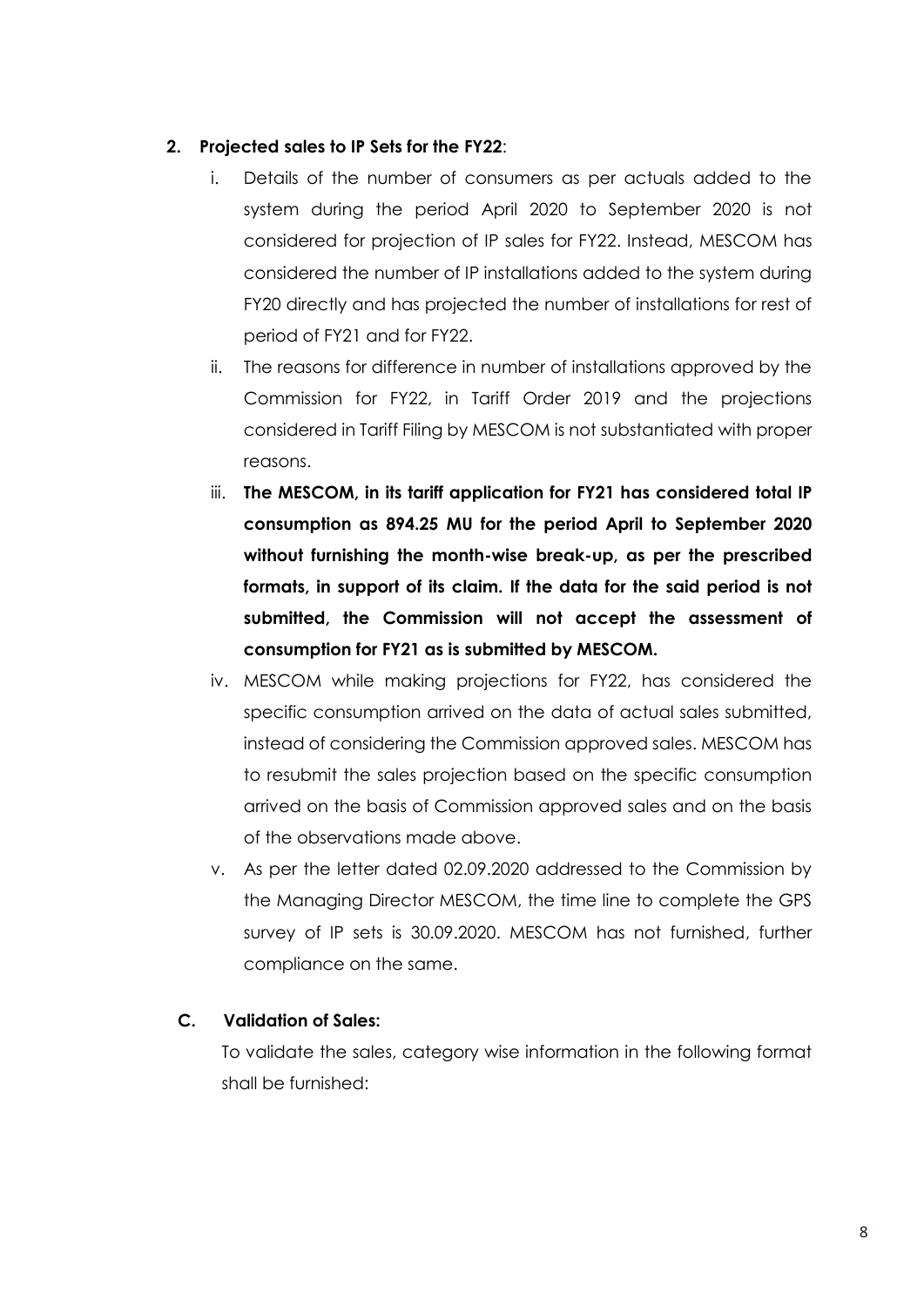## **i. No. of Installations:**

|                                        | 2018-19 Actuals               |                             |                               | 2019-20 Actuals             | 2020-21                       |                                           |
|----------------------------------------|-------------------------------|-----------------------------|-------------------------------|-----------------------------|-------------------------------|-------------------------------------------|
| Category                               | As on 30th<br><b>Nov 2018</b> | As on 31st<br>March<br>2019 | As on 30th<br><b>Nov 2019</b> | As on 31st<br>March<br>2020 | As on 30th<br><b>Nov 2020</b> | As on 31st<br>March<br>2021<br>(Estimate) |
| $LT-2a$                                |                               |                             |                               |                             |                               |                                           |
| $LT-2b$                                |                               |                             |                               |                             |                               |                                           |
| $LT-3$                                 |                               |                             |                               |                             |                               |                                           |
| $LT-4$ (b)                             |                               |                             |                               |                             |                               |                                           |
| $LT-4$ (c)                             |                               |                             |                               |                             |                               |                                           |
| $LT-5$                                 |                               |                             |                               |                             |                               |                                           |
| $LT-6$                                 |                               |                             |                               |                             |                               |                                           |
| $LT-6$                                 |                               |                             |                               |                             |                               |                                           |
| $LT-7$                                 |                               |                             |                               |                             |                               |                                           |
| $HT-1$                                 |                               |                             |                               |                             |                               |                                           |
| $HT-2(a)$                              |                               |                             |                               |                             |                               |                                           |
| $HT-2(b)$                              |                               |                             |                               |                             |                               |                                           |
| HT <sub>2</sub> C                      |                               |                             |                               |                             |                               |                                           |
| $HT-3(a)$ & (b)                        |                               |                             |                               |                             |                               |                                           |
| $HT-4$                                 |                               |                             |                               |                             |                               |                                           |
| $HT-5$                                 |                               |                             |                               |                             |                               |                                           |
| Sub Total (Other than<br>BJ/KJ and IP) |                               |                             |                               |                             |                               |                                           |
| BJ/KJ<=40units/month                   |                               |                             |                               |                             |                               |                                           |
| BJ/kJ > 40<br>units/month.             |                               |                             |                               |                             |                               |                                           |
| IP sets-LT-4a                          |                               |                             |                               |                             |                               |                                           |
| Sub Total (BJ/KJ and<br>$IP$ )         |                               |                             |                               |                             |                               |                                           |
| <b>Grand Total</b>                     |                               |                             |                               |                             |                               |                                           |
|                                        |                               |                             |                               |                             |                               |                                           |

## **i. Energy Sales:**

|            |                                                       | <b>2018-19 Actuals</b>                                |                                                       | <b>2019-20 Actuals</b>                                | 2020-21                                                          |                                                                   |  |
|------------|-------------------------------------------------------|-------------------------------------------------------|-------------------------------------------------------|-------------------------------------------------------|------------------------------------------------------------------|-------------------------------------------------------------------|--|
| Category   | 1st April 2018<br>to 30th Nov<br>2018<br>(cumulative) | 1st Dec 2018<br>to 31st March<br>2019<br>(cumulative) | 1st April 2019<br>to 30th Nov<br>2019<br>(cumulative) | 1st Dec 2019<br>to 31st March<br>2020<br>(cumulative) | 1st April 2020<br>to 30th Nov<br>2020<br>(cumulative<br>actuals) | 1st Dec 2020<br>to 31st March<br>2021<br>(cumulative<br>Estimate) |  |
| $LT-2a$    |                                                       |                                                       |                                                       |                                                       |                                                                  |                                                                   |  |
| $LT-2b$    |                                                       |                                                       |                                                       |                                                       |                                                                  |                                                                   |  |
| $LT-3$     |                                                       |                                                       |                                                       |                                                       |                                                                  |                                                                   |  |
| $LT-4$ (b) |                                                       |                                                       |                                                       |                                                       |                                                                  |                                                                   |  |
| $LT-4$ (c) |                                                       |                                                       |                                                       |                                                       |                                                                  |                                                                   |  |
| $LT-5$     |                                                       |                                                       |                                                       |                                                       |                                                                  |                                                                   |  |
| $LT-6$     |                                                       |                                                       |                                                       |                                                       |                                                                  |                                                                   |  |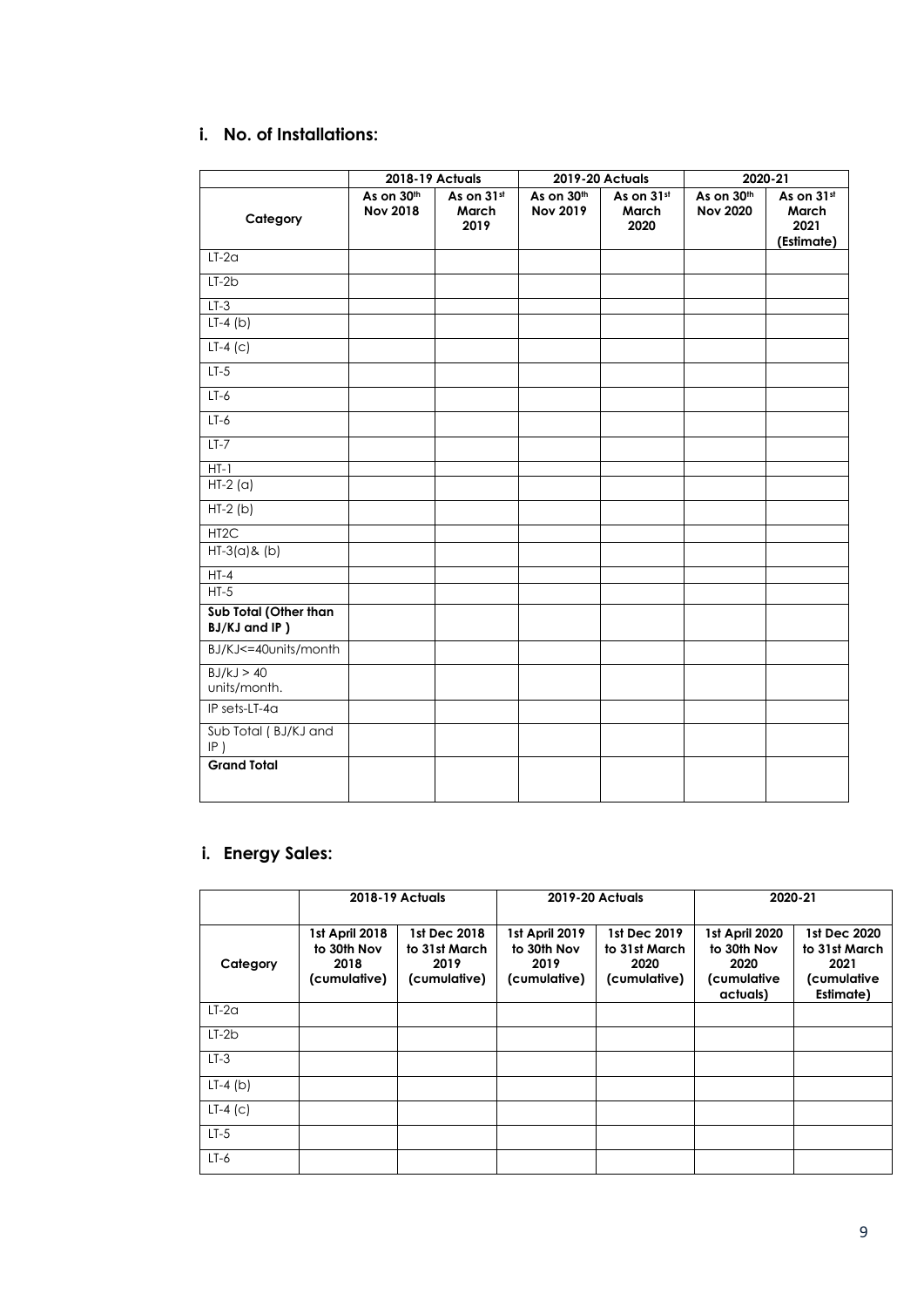|                                                   | 2018-19 Actuals | 2019-20 Actuals | 2020-21 |
|---------------------------------------------------|-----------------|-----------------|---------|
| $LT-6$                                            |                 |                 |         |
| $LT-7$                                            |                 |                 |         |
| $HT-1$                                            |                 |                 |         |
| $HT-2(a)$                                         |                 |                 |         |
| $HT-2(b)$                                         |                 |                 |         |
| HT <sub>2</sub> C                                 |                 |                 |         |
| $HT-3(a)$ & (b)                                   |                 |                 |         |
| $HT-4$                                            |                 |                 |         |
| $HT-5$                                            |                 |                 |         |
| Sub Total<br>(Other than<br>BJ/KJ and IP<br>- 1-1 |                 |                 |         |
| BJ/KJ <= 40uni<br>ts/month                        |                 |                 |         |
| BJ/kJ > 40<br>units/month.                        |                 |                 |         |
| IP sets LT 4a                                     |                 |                 |         |
| Sub Total (<br>BJ/KJ and IP)                      |                 |                 |         |
| <b>Grand Total</b>                                |                 |                 |         |

### **2. MESCOM Capex:**

### **A. APR FY20:**

- i. MESCOM, as per APR filing has incurred capex of Rs.501.61 Cores as against approved Rs.818.58 Crores for FY20. MESCOM shall submit the comparison of capital expenditure incurred with reference to the amounts spent on different items of capex approved by the Commission for FY20, in the format approved by the Commission in the Tariff order 2019.
- ii. break up details for actual capex incurred during FY20 may be furnished as per the **Format-4** herein annexed**.**
- iii. MESCOM shall furnish the work-wise details covered under E&I works for having incurred the actual Capex of Rs.89.05 Crores for FY20.
- iv. MESCOM shall furnish the division-wise details of no. of Pump sets energized under Ganga Kalyana Schemes and SCP/TSP schemes, amount spent, amount of capital grants received from the Government of Karnataka and the balance amount to be received from the Government of Karnataka and the action taken thereon.
- v. MESCOM shall furnish the sources of funding for each of the category of works during FY20.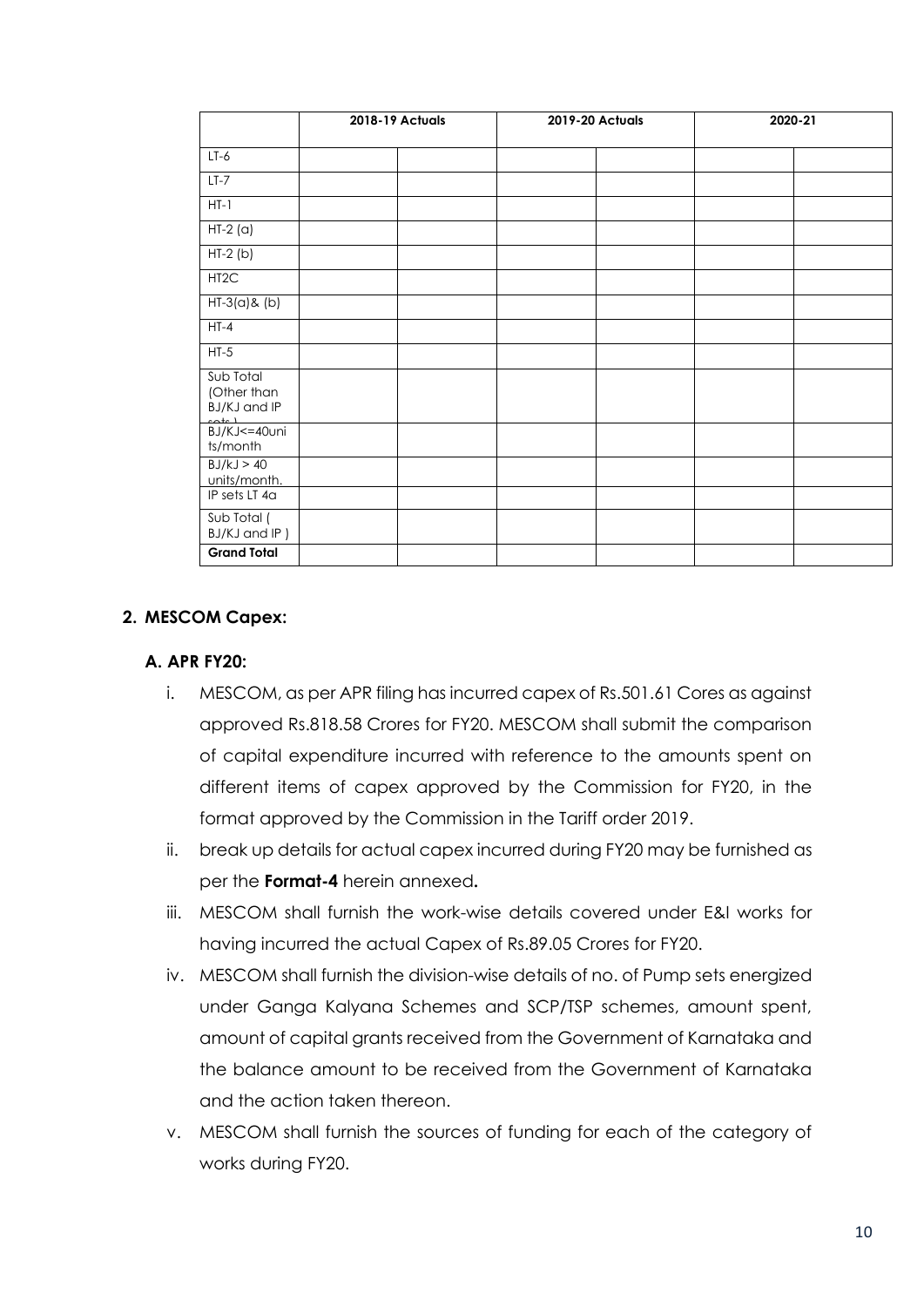- vi. MESCOM shall furnish the capacity-wise details of replacement of failed transformers with new transformers and its cost against Capex incurred for Rs.4.78 Crores for FY20.
- vii. Model sub division works for FY20: MESCOM shall furnish the list and number of works sanctioned, Completed, balance number of works to be taken up, details of source of funding for capex incurred for Rs.31.56 Crores under Model sub division works for FY20 and up to November 2020. **MESCOM shall also furnish the details of cost benefit analysis/ evaluation of the benefits of the completed works as compared to the envisaged benefits with reference to the DPRs/ Estimates.**
- viii. MESCOM shall furnish the target date of completion of the projects sanctioned, total number of BPL beneficiaries serviced under DDUGVY and IPDS Schemes, amount spent, amount of capital grants received from the Government of India, additional grants of 15% from GOI on achievement of prescribed milestones set by GOI from the date of inception of the project till date and the balance amount to be received from the Government of India and the action taken thereon with documentary evidence.
- ix. MESCOM, in its filing has indicated Rs.52.11 Crores as the actual capital expenditure incurred for providing infrastructure to UNIP connections for FY20. MESCOM shall furnish the actual number of UNIP connections existing as on 01.04.2019, works completed and closing balance of UNIP installations to be provided with infrastructure during FY20 and up to November 2020. MESCOM shall also furnish source of funding in execution of these works in FY20 to FY22.
- x. MESCOM shall submit the compliance and the details sought in the Tariff Order 2020 both the physical progress as well as the financial progress, in **respect of all the schemes taken up by MESCOM in the format annexed at Annexure-1, 2 ,3 annexed hereunder.**

### **B. MESCOM Capex proposal for FY22:**

As per the ARR filing, for FY22 MESCOM has considered to retain the Capex amount of Rs.521.89 Crores as approved by the Commission for FY22. MESCOM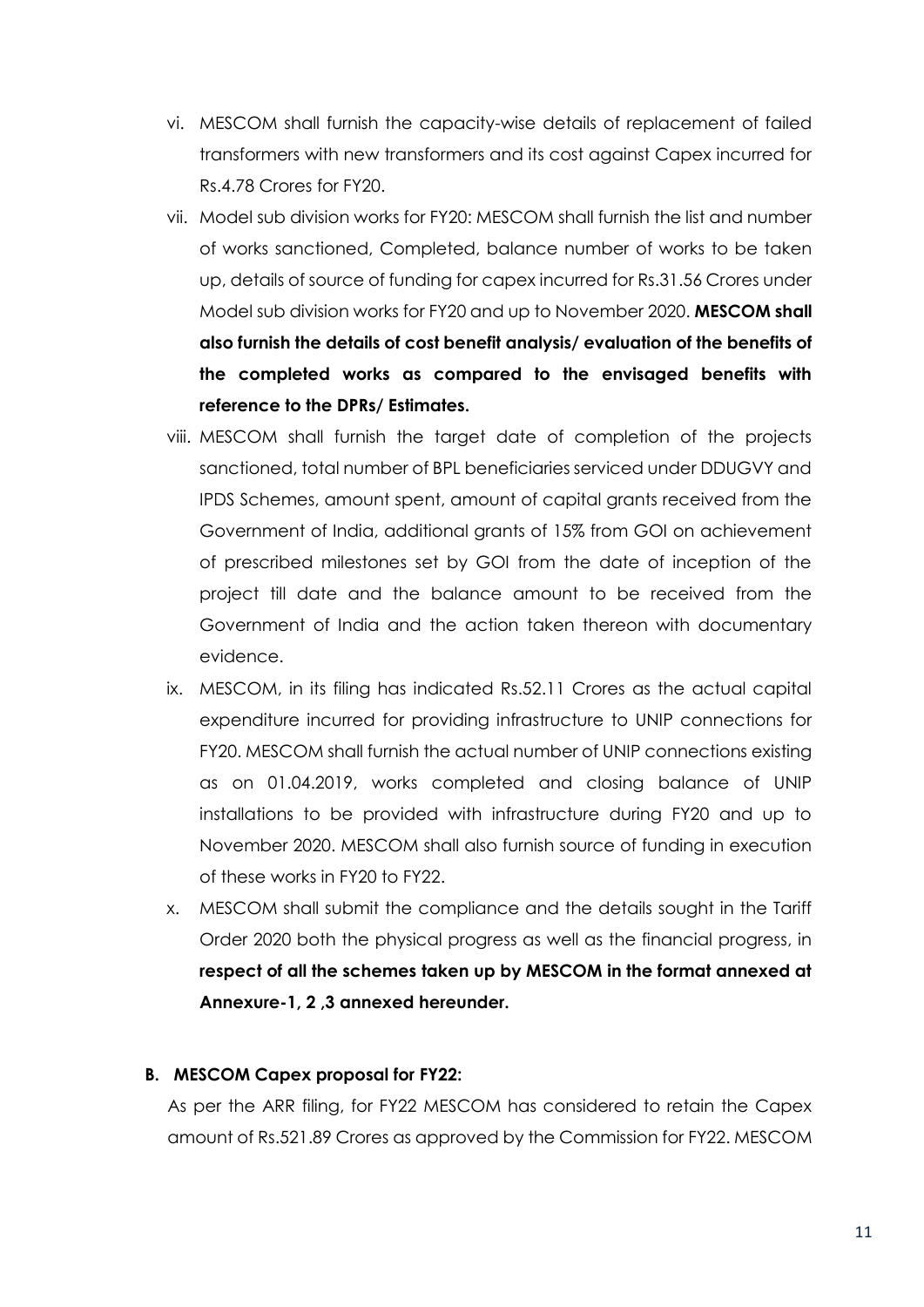shall furnish the details of the proposed works under different categories and sources of funding for the approved Capex of FY22.

### **Annexure-1: physical and financial progress, in respect of the schemes taken up by MESCOM for FY 20**

| SI. No. | Name of the<br>Scheme | of works<br>Total No. | (Rs in<br>of Scheme<br>Cores)<br><b>Total Cost</b> | Funding mechanism for the<br>scheme | Scheme<br>of the<br>Objectives | completion of the scheme<br>$\tilde{\mathsf{Q}}$<br>$dot$ e<br>Scheduled | ₹<br>completed<br>FY20*<br>of works<br>$\frac{\dot{\rm Q}}{\Sigma}$ | Objectives achieved with<br>figures | FY20*<br>Total expenditure till | Balance no. of works to be<br>completed** | Expected expenditure for<br>completion of balance<br>works** | completion<br>works<br>ð<br>of balance<br>Expected date | Cost to Benefit Ratio |
|---------|-----------------------|-----------------------|----------------------------------------------------|-------------------------------------|--------------------------------|--------------------------------------------------------------------------|---------------------------------------------------------------------|-------------------------------------|---------------------------------|-------------------------------------------|--------------------------------------------------------------|---------------------------------------------------------|-----------------------|
|         | <b>DDUGJY</b>         |                       |                                                    |                                     |                                |                                                                          |                                                                     |                                     |                                 |                                           |                                                              |                                                         |                       |
| 2       | <b>IPDS</b>           |                       |                                                    |                                     |                                |                                                                          |                                                                     |                                     |                                 |                                           |                                                              |                                                         |                       |
| 3       | Model Sub<br>Division |                       |                                                    |                                     |                                |                                                                          |                                                                     |                                     |                                 |                                           |                                                              |                                                         |                       |
| 4       | Model Village         |                       |                                                    |                                     |                                |                                                                          |                                                                     |                                     |                                 |                                           |                                                              |                                                         |                       |
| 5       | Soubhagya             |                       |                                                    |                                     |                                |                                                                          |                                                                     |                                     |                                 |                                           |                                                              |                                                         |                       |
| 6       | Any other<br>schemes  |                       |                                                    |                                     |                                |                                                                          |                                                                     |                                     |                                 |                                           |                                                              |                                                         |                       |

### **\*Annexure-2: Year-wise break up of no. of works completed and corresponding expenditure incurred from the first year of inception of the scheme to till FY20**

| SI. No.  | Name of the Scheme | 1st year (ex: )                            |                                                             |                                                           | $2nd$ year (FY                                                                | .                                                                                                              |                               |
|----------|--------------------|--------------------------------------------|-------------------------------------------------------------|-----------------------------------------------------------|-------------------------------------------------------------------------------|----------------------------------------------------------------------------------------------------------------|-------------------------------|
|          |                    | Φ<br>৳<br>೨<br>ŏ<br>o<br>Z<br>J<br>$\circ$ | Expendit<br>$\overline{g}$ $\overline{G}$<br>Φ<br>Ĕ<br>'E & | ₾<br>ъ<br>೮<br>≚<br>ō<br>≷<br>o<br>Z<br>Φ<br>≻<br>$\circ$ | Expendit<br>$\overline{g}$ $\overline{G}$<br>Ψ<br>$\frac{1}{2}$ $\frac{1}{2}$ | omplet<br>$\overline{\circ}$ .<br>works<br>$\sigma$<br>$\frac{\dot{\rm Q}}{\Sigma}$<br>$\bar{\Phi}$<br>$\circ$ | Expendit<br>9 T<br>ω<br>ັ∈ ຮົ |
|          | <b>DDUGJY</b>      |                                            |                                                             |                                                           |                                                                               |                                                                                                                |                               |
| $\Omega$ | <b>IPDS</b>        |                                            |                                                             |                                                           |                                                                               |                                                                                                                |                               |
| 3        | Model Sub Division |                                            |                                                             |                                                           |                                                                               |                                                                                                                |                               |
|          | Model Village      |                                            |                                                             |                                                           |                                                                               |                                                                                                                |                               |
|          | Soubhagya          |                                            |                                                             |                                                           |                                                                               |                                                                                                                |                               |
| Ô        | Any other schemes  |                                            |                                                             |                                                           |                                                                               |                                                                                                                |                               |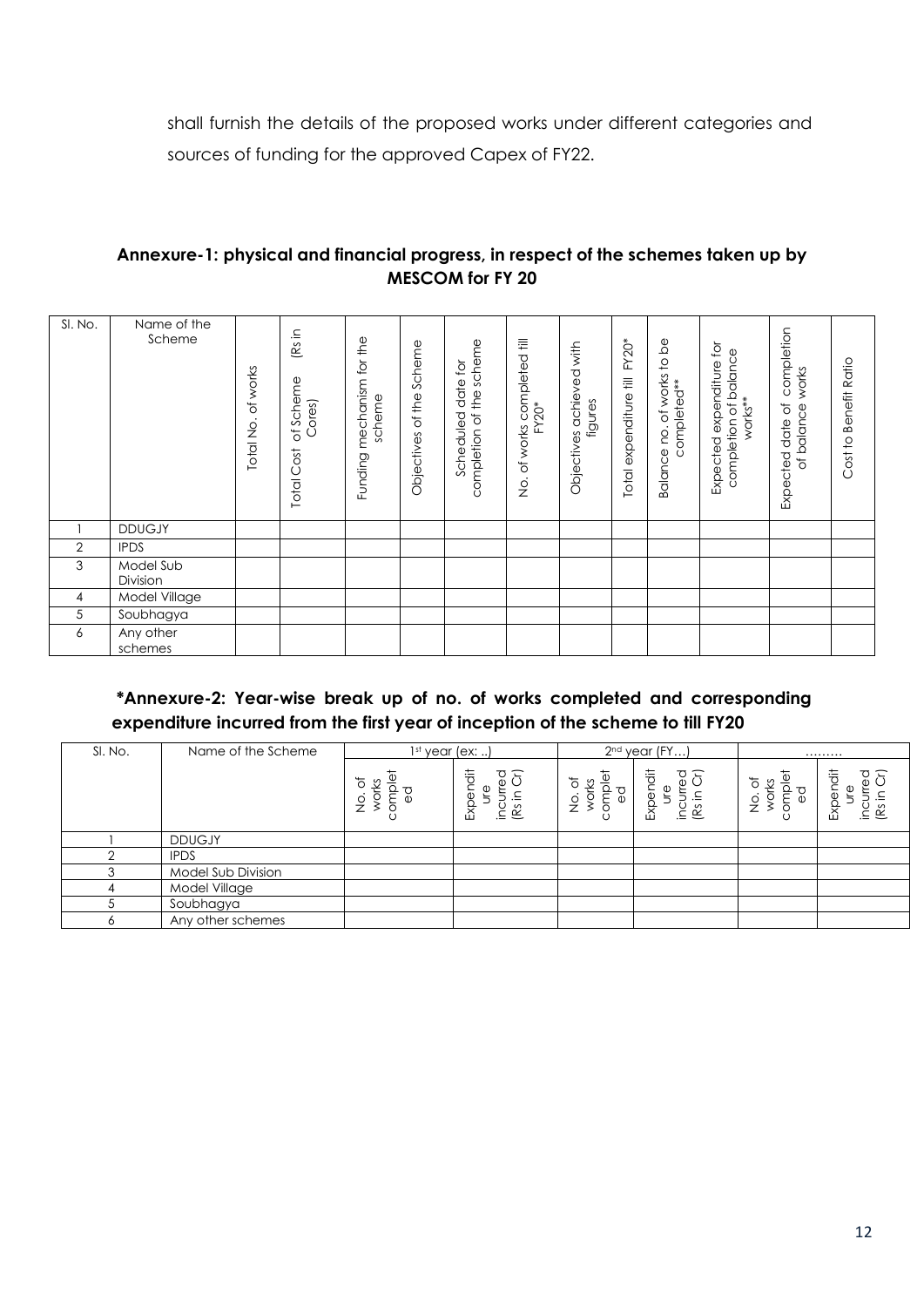## **\*\*Annexure-3: Year wise break up of no. of balance works that will complete and corresponding expenditure for completion of balance works of the scheme from FY21 onwards**

| SI. No. | Name of the        | <b>FY21</b>                                      |                               |                                                                                            | <b>FY22</b>                            |                                                 | FY                                         |                                                                                                                             | .                                      |                                                                                        |                                                                                 |
|---------|--------------------|--------------------------------------------------|-------------------------------|--------------------------------------------------------------------------------------------|----------------------------------------|-------------------------------------------------|--------------------------------------------|-----------------------------------------------------------------------------------------------------------------------------|----------------------------------------|----------------------------------------------------------------------------------------|---------------------------------------------------------------------------------|
|         | Scheme             | works<br>completed<br>ð<br>ë<br>Balance<br>to be | δ<br>⊇.<br>(Rs<br>Expenditure | works<br>completed<br>$\rm 5$<br>$\bullet$<br><b>DO</b><br>Balance<br>9q<br>$\overline{c}$ | Expenditure<br>T<br>$\subseteq$<br>(Rs | of works<br>completed<br>ë,<br>Balance<br>to be | Expenditure<br>$\overline{5}$<br>⊇.<br>(Rs | works<br>npleted<br>$\overline{\circ}$<br>δñ<br><b>DU</b><br>$\circ$<br>Ф<br>$\frac{1}{\alpha}$<br>Balanc<br>$\overline{c}$ | Expenditure<br>5<br>$\subseteq$<br>(Rs | balance<br>completed<br>9q<br>$\overline{0}$<br>$\rm \breve{o}$<br>works<br>œ<br>Total | ted<br>Ξ<br>ပ<br>⊇.<br>Φ<br>(Rs<br>exp<br>nditure<br>the<br>ð<br>exper<br>Total |
|         | <b>DDUGJY</b>      |                                                  |                               |                                                                                            |                                        |                                                 |                                            |                                                                                                                             |                                        |                                                                                        |                                                                                 |
| 2       | <b>IPDS</b>        |                                                  |                               |                                                                                            |                                        |                                                 |                                            |                                                                                                                             |                                        |                                                                                        |                                                                                 |
| 3       | Model Sub Division |                                                  |                               |                                                                                            |                                        |                                                 |                                            |                                                                                                                             |                                        |                                                                                        |                                                                                 |
| 4       | Model Village      |                                                  |                               |                                                                                            |                                        |                                                 |                                            |                                                                                                                             |                                        |                                                                                        |                                                                                 |
| 5       | Soubhagya          |                                                  |                               |                                                                                            |                                        |                                                 |                                            |                                                                                                                             |                                        |                                                                                        |                                                                                 |
| 6       | Any other schemes  |                                                  |                               |                                                                                            |                                        |                                                 |                                            |                                                                                                                             |                                        |                                                                                        |                                                                                 |

### **Annexure-4: Break up of actual capital expenditure.**

| SI.<br>No.     | Heads of works                                                                                                                             | Provisional<br>expenditure<br>utilized in Crs<br>submitted as<br>per tariff filing<br>2020 | Total<br>Number<br>of works | Expenditure<br>pertains to<br>spill over<br>works in Rs.<br>Crores | Number<br>of Spill<br>over<br>works | Expenditure<br>pertains to<br>Fresh/New<br>works in Rs.<br>Crores | Number of<br>Fresh/New<br>works |
|----------------|--------------------------------------------------------------------------------------------------------------------------------------------|--------------------------------------------------------------------------------------------|-----------------------------|--------------------------------------------------------------------|-------------------------------------|-------------------------------------------------------------------|---------------------------------|
| $\mathbf{1}$   | E&I Works (Addl.<br>Transformers, Link-Lines,<br>HT/LT Reconductoring)                                                                     | 89.05                                                                                      |                             | 64.57                                                              |                                     | 24.48                                                             |                                 |
| $\overline{2}$ | DTC Metering                                                                                                                               | 2.85                                                                                       |                             | 2.85                                                               |                                     | $\overline{\phantom{a}}$                                          |                                 |
| $\mathsf 3$    | Replacement of MNR / DC<br>& Electromagnetic meters<br>by Static meters and<br>providing SMC meter<br>protection box wherever<br>required. | 2.07                                                                                       |                             | 0.38                                                               |                                     | 1.69                                                              |                                 |
| $\overline{4}$ | Replacement of faulty DTCs                                                                                                                 | 4.78                                                                                       |                             | 1.27                                                               |                                     | 3.51                                                              |                                 |
| 5              | <b>Service Connections</b>                                                                                                                 | 23.3                                                                                       |                             | 8.57                                                               |                                     | 14.73                                                             |                                 |
| $\overline{6}$ | <b>Rural Electrification</b><br>(General)                                                                                                  |                                                                                            |                             |                                                                    |                                     |                                                                   |                                 |
| a.             | <b>Electrification of Hamlets</b>                                                                                                          | 0.01                                                                                       |                             | 0.01                                                               |                                     |                                                                   |                                 |
| b.             | Energization of IP sets<br>(including Ganga Kalyana)                                                                                       | 44.73                                                                                      |                             | 21.51                                                              |                                     | 23.22                                                             |                                 |
| C.             | Kutir Jyothi                                                                                                                               | 0.01                                                                                       |                             | 0.01                                                               |                                     | $\overline{a}$                                                    |                                 |
| $\overline{z}$ | <b>Tribal Sub Plan</b>                                                                                                                     |                                                                                            |                             |                                                                    |                                     |                                                                   |                                 |
| a.             | <b>Electrification of Tribal</b><br>Colonies                                                                                               | 0.18                                                                                       |                             | 0.04                                                               |                                     | 0.14                                                              |                                 |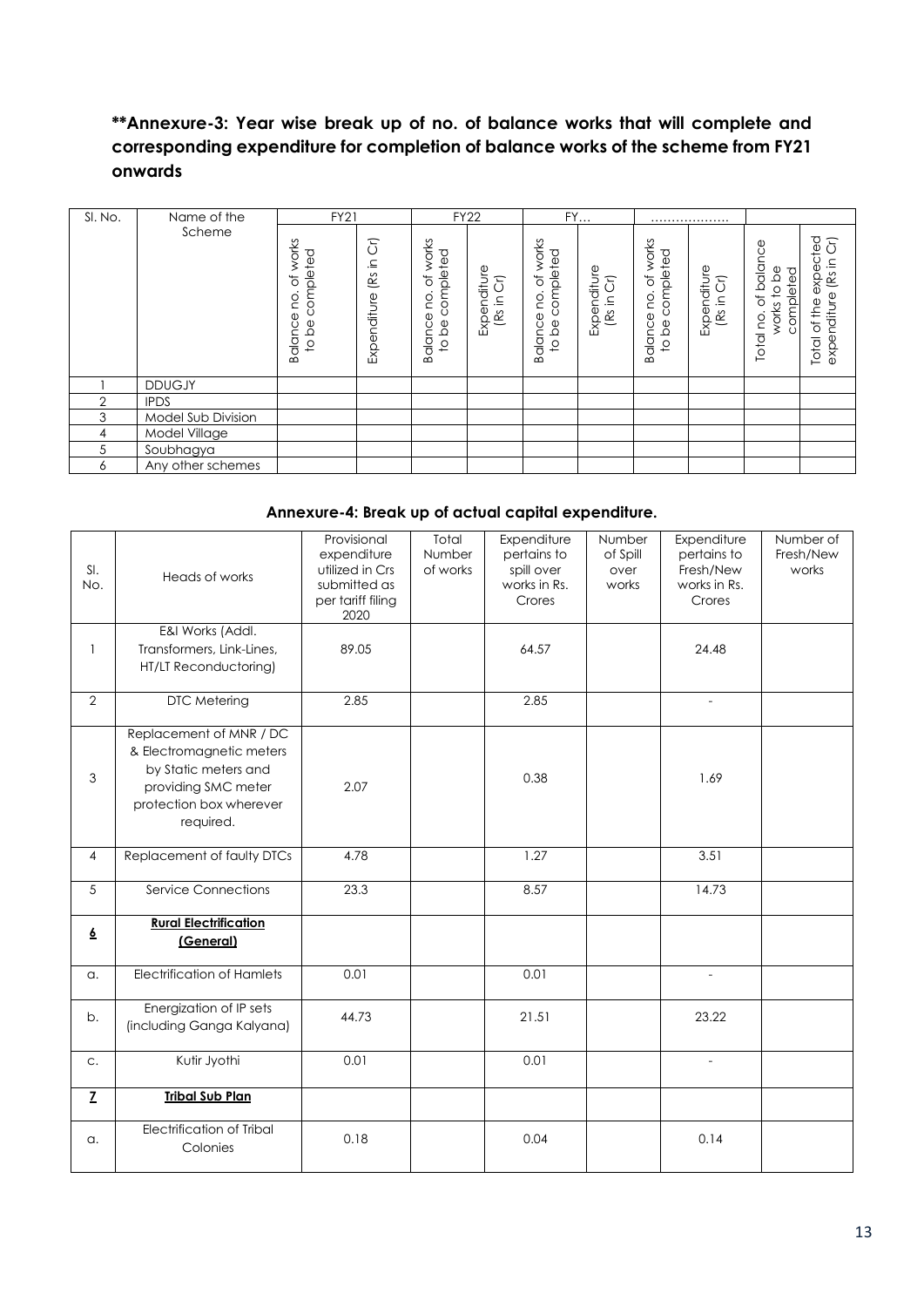| b.                      | Energization of IP Sets                          | 0.43   | 0.12                     | 0.31   |
|-------------------------|--------------------------------------------------|--------|--------------------------|--------|
| $\overline{\mathbf{8}}$ | <b>Special Component Plan</b>                    |        |                          |        |
| a.                      | Electrification of S.C.<br>Colonies              | 1.72   | 1.1                      | 0.62   |
| b.                      | Energization of IP sets                          | 1.42   | 0.44                     | 0.98   |
| 9                       | Tools & Plants and<br>Computers                  | 4.44   | $\overline{\phantom{a}}$ | 4.44   |
| 10                      | Civil Engineering Works                          | 35.54  | 30.82                    | 4.72   |
| 11                      | 33 kV Sub stations & Line<br>works               | 12.91  | 12.54                    | 0.37   |
| a.                      | <b>DDUGJY</b>                                    | 137.46 | 84.1                     | 53.36  |
| b.                      | <b>IPDS</b>                                      | 46.01  | 21.51                    | 24.5   |
| C.                      | Providing infrastructure to<br>regularized UIPs. | 52.11  | 51.95                    | 0.16   |
| 13                      | Solar Rooftop on MESCOM /<br>Govt. Buildings     | 4.08   | 2.91                     | 1.17   |
| 14                      | Improvement works Model<br>Sub Divisions         | 31.56  | $\overline{a}$           | 31.56  |
| 15                      | SAUBHAGYA                                        | 6.95   | $\sim$                   | 6.95   |
|                         | <b>GRAND TOTAL:</b>                              | 501.61 | 304.7                    | 196.91 |

## **3. RPO Compliance:**

MESCOM at page-71 has submitted the RPO compliance for FY20, as per data furnished by SLDC. **It is noted that the target percentage for solar is indicated as 7.50%, whereas as per the Regulations it is 7.25%. This shall be rectified**.

It is submitted that the power purchase quantum excluding hydro is indicated as 4212.63 [6154.66MU -1789.73 MU of KPCL hydro -14.47 MU of other hydro -137.83 MU OF energy balancing].

It is observed that Shimsha power station having capacity of 17.20 MW is treated as Mini-Hydel source. Therefore, the actual KPCL hydro net of Shimsha will be 1782.30MU [1789.73-7.43]. Hence, the power purchase quantum net of total hydro works out to 4219.06, which shall be considered for working out RPO compliance. As per D-1 format, the RE purchased is as follows: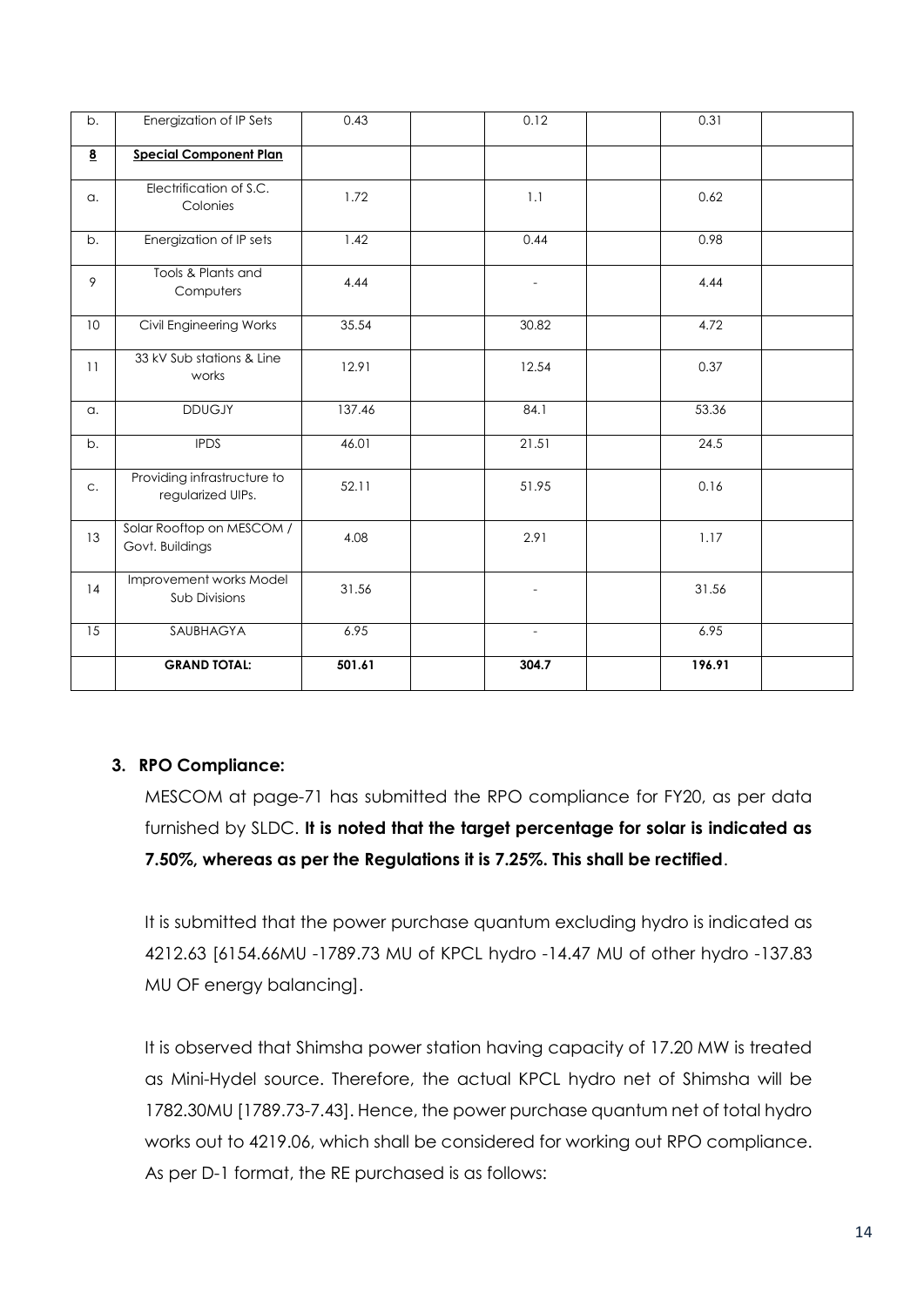| Generation                | MU     |
|---------------------------|--------|
| Shimsha Mini-Hydel        | 7.43   |
| Mini-Hydel                | 336.49 |
| Wind                      | 268.32 |
| Co-Generation Medium Term | 134.75 |
| Total-Non-solar           | 746.99 |

Similarly, as per D-1 Format, the solar energy purchased is as follows:

| Generation            | MU     |
|-----------------------|--------|
| NTPC bundled-Pavagada | 101.73 |
| NTPC-VVNL bundled     | 8.81   |
| <b>PPA</b>            | 614.03 |
| Total-solar           | 724.57 |

Accordingly, MESCOM shall furnish the revised RPO compliance data for FY20 in the following format indicating each source separately [banked energy shall also be indicated separately]:

| No.             | <b>Particulars</b>                                                                                                             | Quantum in<br>MU | Cost-Rs.<br>Crs. |
|-----------------|--------------------------------------------------------------------------------------------------------------------------------|------------------|------------------|
| $\mathbf{1}$    | Total Power Purchase quantum from all sources excluding<br>Hydro energy                                                        |                  |                  |
| $\overline{2}$  | Non-solar Renewable energy purchased under PPA route<br>at Generic tariff including Non-solar RE purchased from<br><b>KPCL</b> |                  |                  |
| 3               | Non-solar Short-Term purchase from RE sources, excluding<br>sec-11 purchase                                                    |                  |                  |
| 4               | Non-solar Short-Term purchase from RE sources under sec-<br>11                                                                 |                  |                  |
| 5               | Non-solar RE purchased at APPC                                                                                                 |                  |                  |
| 6               | Non-solar RE pertaining to green energy sold to consumers<br>under green tariff                                                |                  |                  |
| 7               | Non-solar RE purchased from other ESCOMs                                                                                       |                  |                  |
| 8               | Non-solar RE sold to other ESCOMs                                                                                              |                  |                  |
| 9               | Non-solar RE purchased from any other source like banked<br>energy purchased at 85% of Generic tariff                          |                  |                  |
| 10 <sup>°</sup> | <b>Total Non-Solar RE Energy Purchased</b><br>[No 2+ No.3+No.4+No.5 +No.7+No.9]                                                |                  |                  |
| 11              | Non-Solar RE accounted for the purpose of RPO<br>No.10- No.5-No.6-No.8]                                                        |                  |                  |
| 12              | Non-solar RPO complied in %<br>[No11/No1]*100                                                                                  |                  |                  |

### a. **Non-solar RPO:**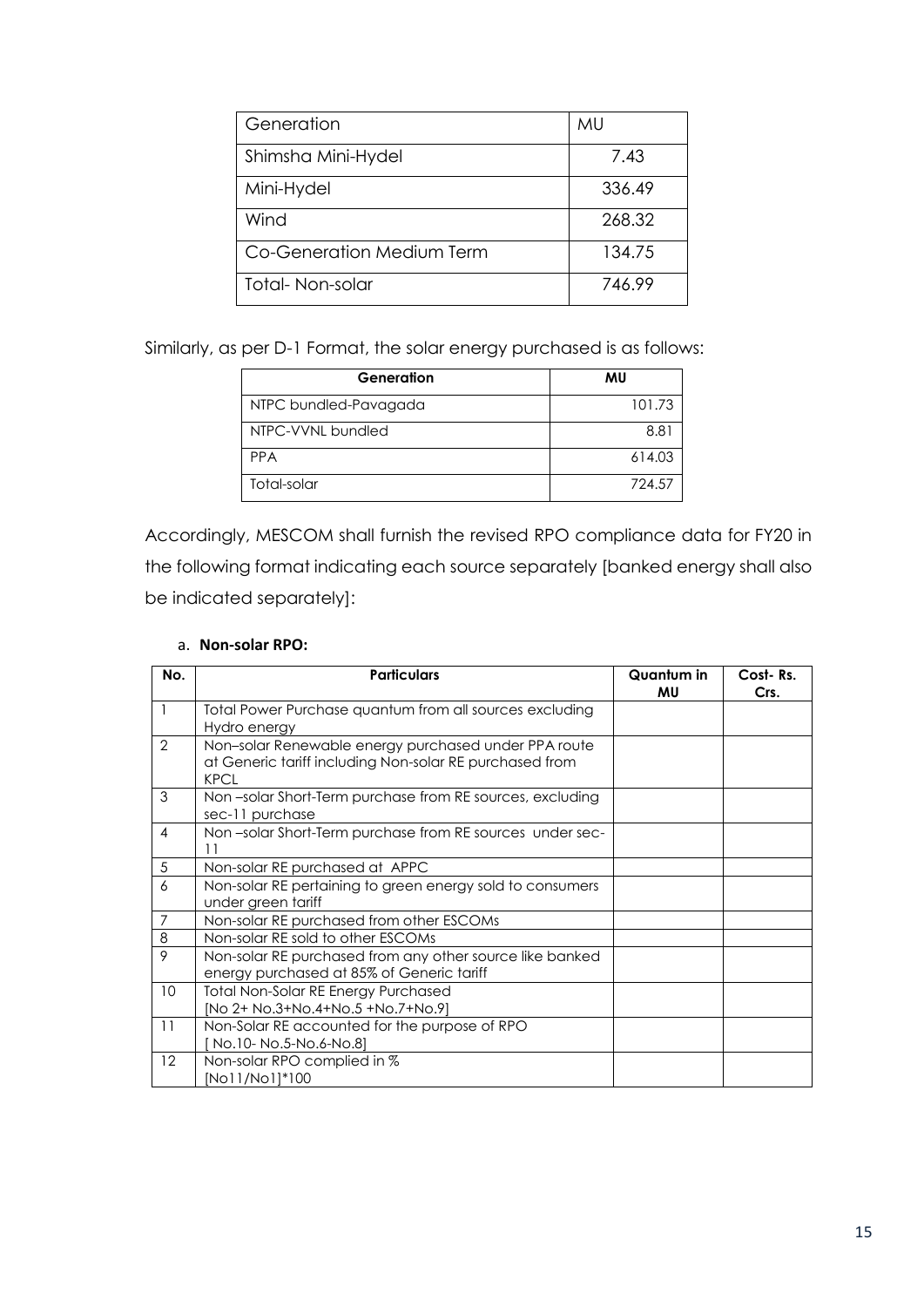|  | <b>Solar RPO:</b> |  |  |  |
|--|-------------------|--|--|--|
|--|-------------------|--|--|--|

| No.             | <b>Particulars</b>                                                                                     | Quantum in<br>MU | Cost-Rs.<br>Crs. |
|-----------------|--------------------------------------------------------------------------------------------------------|------------------|------------------|
| 1               | Total Power Purchase quantum from all sources excluding<br>Hydro energy                                |                  |                  |
| $\overline{2}$  | Solar energy purchased under PPA route at Generic tariff<br>including solar energy purchased from KPCL |                  |                  |
| 3               | Solar energy purchased under Short-Term, excluding sec-<br>11 purchase                                 |                  |                  |
| 4               | Solar Short-Term purchase from RE under sec-11                                                         |                  |                  |
| 5               | Solar energy purchased under APPC                                                                      |                  |                  |
| 6               | Solar energy pertaining to green energy sold to<br>consumers under green tariff                        |                  |                  |
| $\overline{7}$  | Solar energy purchased from other ESCOMs                                                               |                  |                  |
| 8               | Solar energy sold to other ESCOMs                                                                      |                  |                  |
| 9               | Solar energy purchased from NTPC (or others) as<br>bundled power                                       |                  |                  |
| 10 <sup>°</sup> | Solar energy purchased from any other source like<br>banked energy purchased at 85% of Generic tariff  |                  |                  |
| 11              | <b>Total Solar Energy Purchased</b><br>[No2+ No.3+No.4+No.5+No.7+No.9+No.10]                           |                  |                  |
| 12              | Solar energy accounted for the purpose of RPO<br>No.11- No.5-No.6-No.81                                |                  |                  |
| 13              | Solar RPO complied in %<br>[No12/No.1]*100                                                             |                  |                  |

**MESCOM shall** furnish **the estimates for complying with solar and non-solar RPO for FY21, including any cost implication for purchasing RECs, if any.**

### **4. Wheeling Charges for FY22:**

MESCOM has proposed wheeling charges of 45 paise/unit and 106 paise/unit for HT network and LT network, respectively. Further it is stated that proposed technical loses of 3.78% at HT level and 6.31% at LT level are applicable.

MESCOM, while submitting the details of wheeling transactions by RE sources, has stated that the same is increasing year on year. It is also submitted that transmission and distribution maintenance is also increasing and that the increased wheeling & banking arrangements are impacting the tariff charges of LT categories considerably. Hence it has requested the Commission to levy all charges as applicable to other OA/wheeling transactions.

Regarding banking the MESCOM has concurred with the decision of the Commission in the order dated 09.01.2018 reducing the banking facility to six months and that energy banked during peak ToD hours only can be drawn during peak hours and not otherwise.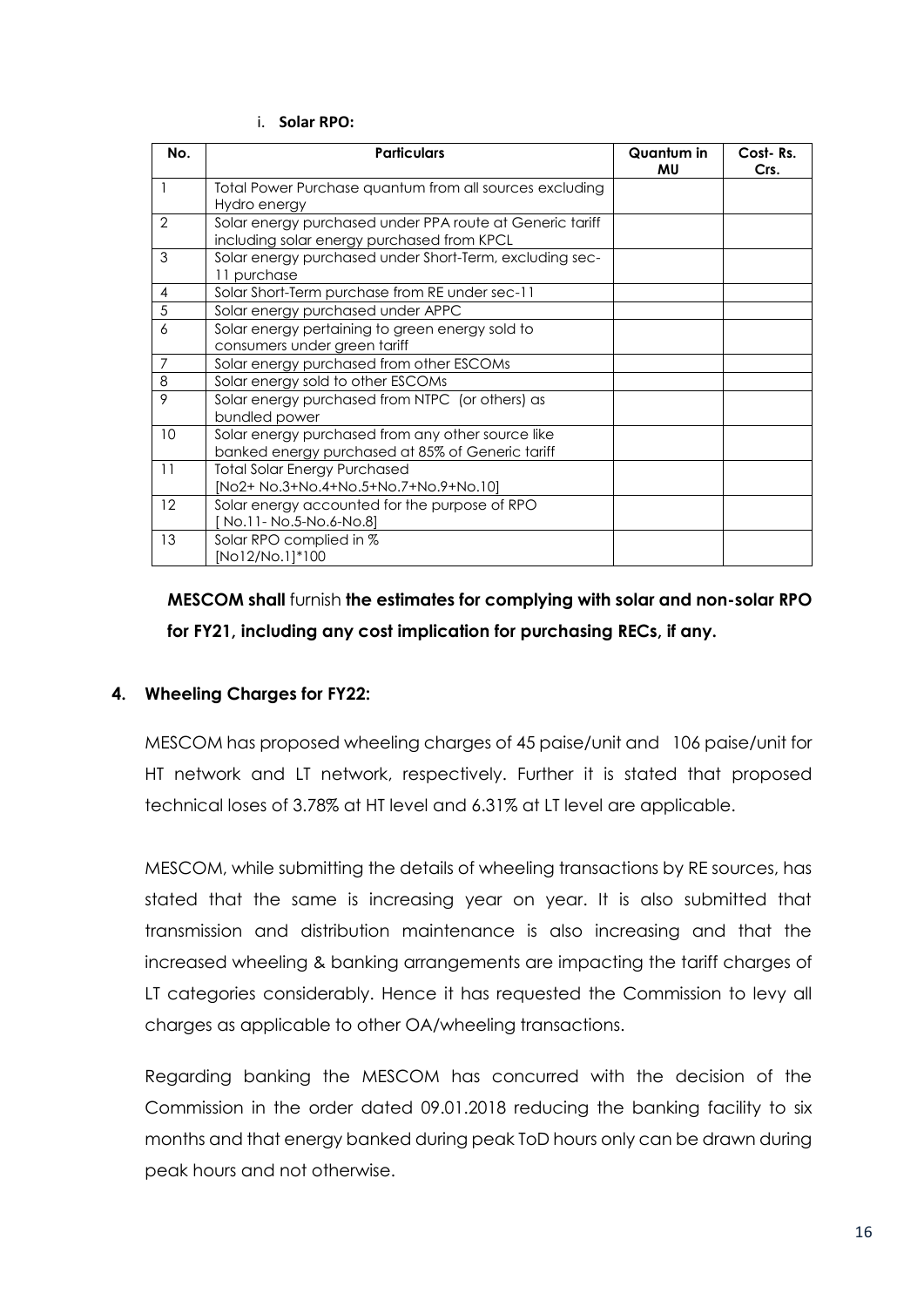MESCOM has not furnished any analysis to substantiate that banking arrangements are impacting the tariff charges of LT categories considerably.

# **MESCOM is therefore, directed to make necessary analysis to substantiate that the** banking **arrangements are impacting the tariff of LT consumers considerably.**

### **5. Power Purchases:**

### **i. APR for FY 20**

- a. MESCOM, in D1- Format, has indicated the actual per unit cost of Rs.9.86 for the BTPS unit-1Generating station which is on the very higher side when compared with the approved per unit cost for FY20.In this regard, MESCOM shall submit the reason for the same and also with month-wise computation sheet for FY20.
- b. MESCOM shall indicate the actual energy sold to IEX in the D-1 Format and also furnish the month-wise details of the energy traded.
- c. The Commission, in its Tariff Order dated 30th May,2019 has directed MESCOM as under:

"*The Commission notes an abnormal contribution from the State towards payment of PGCIL transmission charges. Due to this there is a substantial financial impact, resulting in an increase in the retail supply tariff to the end consumers. The Commission, therefore, directs ESCOMs/PCKL to take appropriate action immediately, to resolve the issues with the appropriate authorities regarding the PGCIL transmission tariff. Henceforth, ESCOMs/PCKL shall constitute a dedicated team, which studies the pros and cons of any methodologies/amendments proposed to PGCIL's Transmission tariff or in any such other relevant matters, and shall effectively communicate the same to the concerned authorities, at the draft stage itself. The Commission will not allow such tariff in future, if it considers that the ESCOMs/PCKL have not taken effective and prompt steps to ensure that the PGCIL's transmission tariff is fair and equitable to the State in order to safeguard the interest of State consumers"* 

MESCOM shall furnish the latest status on the issue and the action taken in the matter.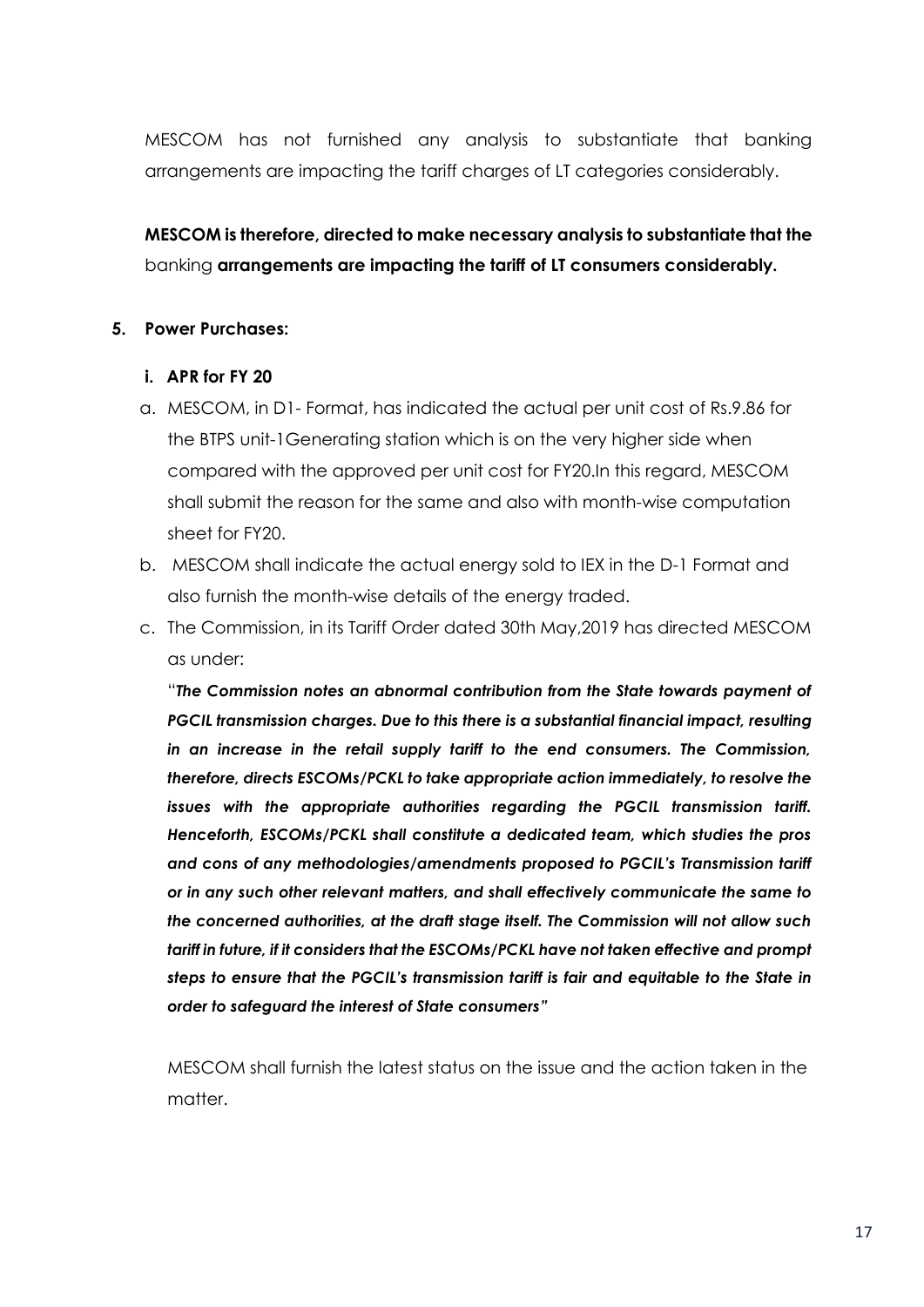- d. The Source-wise consolidated energy reconciliation statement with SLDC, in respect of energy drawn for FY20 shall be furnished.
- e. MESCOM shall furnish the plant-wise details of total energy utilized and unutilized in the following format, considering the merit order dispatch. Any deviation from merit order scheduling should be explained fully.

| SL.<br>N | Plant<br>name                  | Capacity<br>Charges | Varia<br>ble                 | Total<br>Per                  | Total                              |                | Total energy utilized |   |                  |               | <b>Total Energy</b><br>unutilized |  |  |  |                                               |                                                                             |                                                            |                                        |                                                                                                     |                                                                                     |
|----------|--------------------------------|---------------------|------------------------------|-------------------------------|------------------------------------|----------------|-----------------------|---|------------------|---------------|-----------------------------------|--|--|--|-----------------------------------------------|-----------------------------------------------------------------------------|------------------------------------------------------------|----------------------------------------|-----------------------------------------------------------------------------------------------------|-------------------------------------------------------------------------------------|
| О.       | and<br>capaci<br>ty (in<br>MW) | (Rs/Unit)           | Charg<br>es<br>(Rs/Un<br>it) | Unit<br>Cost<br>(Rs/<br>Unit) | Energy<br>Availab<br>le (in<br>MU) |                |                       |   |                  |               |                                   |  |  |  | Energy<br>sold to<br>consum<br>ers (in<br>MU) | Energy<br>sold<br>though<br>power<br>exchang<br>es and<br>tender<br>(in MU) | Energy<br>utilized<br>under UI<br>mechani<br>sm (in<br>MU) | Total<br>energy<br>utilized<br>(in MU) | Energy<br>unutilize<br>d due<br>to<br>backin<br>g down<br>and<br>reserve<br>shutdo<br>wn<br>(in MU) | Capacity<br>Charges<br>paid for<br>the<br>unutilized<br>energy<br>(Rs in<br>Crores) |
|          | 2                              | 3                   | 4                            | 5                             | 6                                  | $\overline{7}$ | 8                     | 9 | $10=7+8$<br>$+9$ | $11 = 6 - 10$ | 12                                |  |  |  |                                               |                                                                             |                                                            |                                        |                                                                                                     |                                                                                     |
|          |                                |                     |                              |                               |                                    |                |                       |   |                  |               |                                   |  |  |  |                                               |                                                                             |                                                            |                                        |                                                                                                     |                                                                                     |
|          |                                |                     |                              |                               |                                    |                |                       |   |                  |               |                                   |  |  |  |                                               |                                                                             |                                                            |                                        |                                                                                                     |                                                                                     |
|          |                                |                     |                              |                               |                                    |                |                       |   |                  |               |                                   |  |  |  |                                               |                                                                             |                                                            |                                        |                                                                                                     |                                                                                     |
|          |                                |                     |                              |                               |                                    |                |                       |   |                  |               |                                   |  |  |  |                                               |                                                                             |                                                            |                                        |                                                                                                     |                                                                                     |

### **Plant wise details of energy utilized/ un-utilized considering the merit order dispatch**

### **ii. Power Purchase for FY22(ARR):**

a. MESCOM, in its filing has proposed its requirement of power for 6499.74 MU at a cost of Rs. 3513.24 Crores, which works out to Rs.5.41 per unit for the FY22. The Commission, under MYT Tariff Order 2019, had approved the energy requirement for MESCOM 6282.196 MU at a cost of Rs.2890.46 Crores, with per unit cost is Rs.4.60 for FY 22. MESCOM shall furnish the basis for projecting the source-wise energy for FY22 with the explanation the reasons for considering high cost energy for projections, without considering the Commission's approved projections.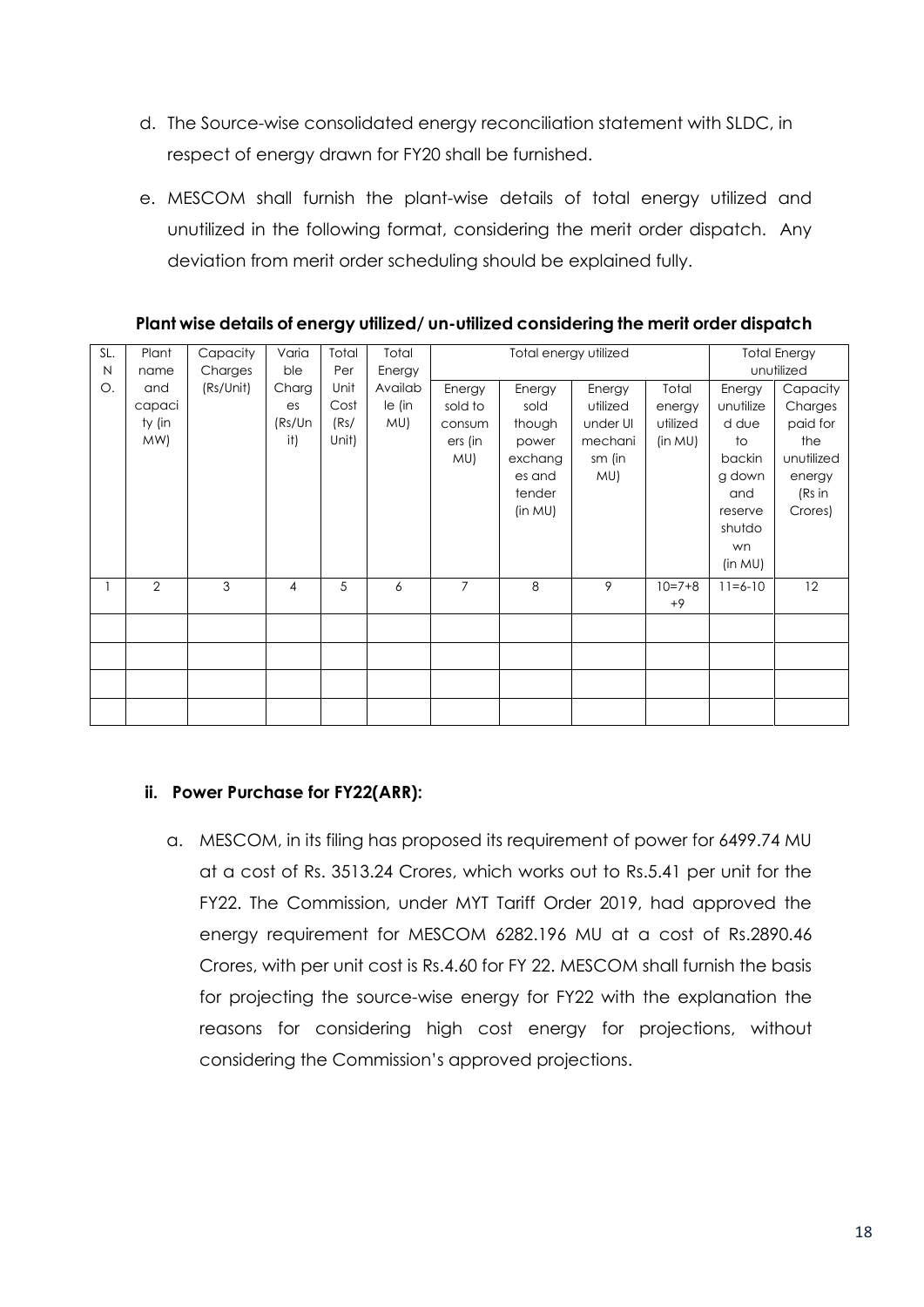- b. MESCOM, in its filling, has indicated the energy balancing figure of 682.63MU with a cost of Rs.346.60 Crores for FY22. The basis for projecting the energy balancing and the cost thereon may be furnished.
- c. MESCOM, has not submitted D1- Format with the actual source-wise energy for the FY21. Hence, MESCOM shall furnish the details in D-1 Format by taking the actuals upto November, 2020 and the projections for the remaining period of FY21, along with the actual cost upto November and projections for the remaining period of FY21.
- d. The basis and the computation sheet for reckoning the fixed cost and variable charges in respect of each of the generating stations, in respect of all the generating stations, except RE sources, shall be furnished for FY22.
- e. MESCOM shall furnish the basis and the document in support for the considering of the fixed cost and the variable cost in respect of BTPS unit-3, YTPS units.
- f. MESCOM shall furnish source-wise capacity and quantum of energy to be procured from RE projects, for which it has executed the PPAs.
- g. MESCOM shall furnish the methodology for forecasting the RE energy from different sources for FY22.
- h. MSEZ, in its filing has considered the energy requirement from MESCOM as 40.61MU and the energy purchase through short term by open access as 17.40MU with total energy requirement at IF point as 58.01MU for FY22. Whereas MESCOM in its filing of ARR for FY22 has considered the energy sold to MSEZ at IF points at 60.36 MU. MESCOM shall explain the reason for considering the higher quantum of power requirement of MSEZ for FY22.

## **6. MESCOM Distribution Losses**:

### **a**. **Distribution Loss for FY 20**

- 1. MESCOM, in its application for APR for FY20 has indicated distribution loss of 10.07% as against the Commission's approved distribution loss of 11%. MESCOM shall furnish the actual distribution loss upto November 2020.
- 2. MESCOM shall confirm whether actual the distribution loss of 10.07% for FY20 includes the Open Access and Wheeled Energy for FY20. MESCOM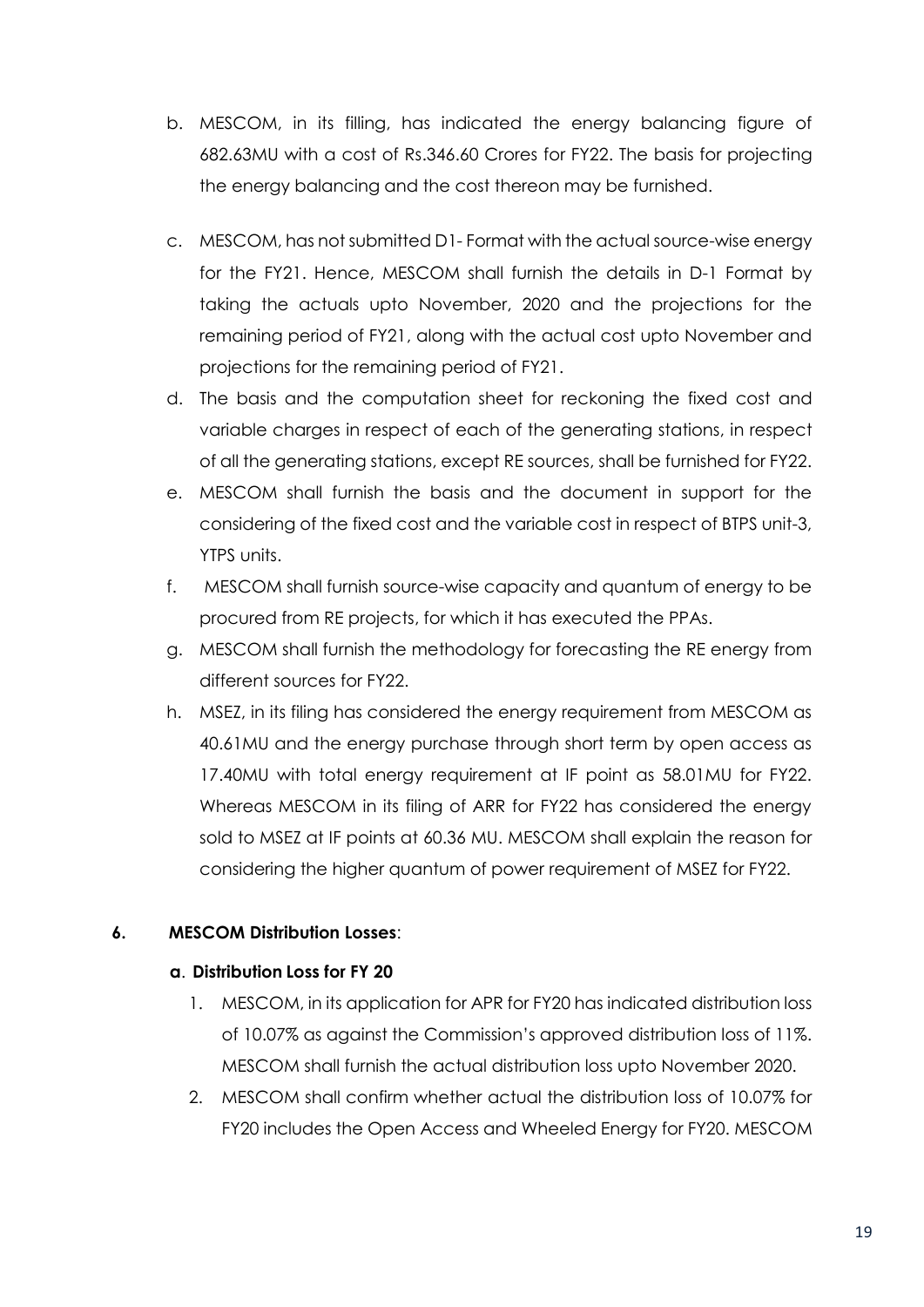shall also submit the total quantum of Open Access and wheeled energy allowed/handled in MESCOM distribution network, for FY20.

3. MESCOM, in its filing, has indicated a transmission loss of 5.193% (page No:119) as against 3.162% claimed by KPTCL in its filing for FY20. MESCOM shall explain the reason for the substantial variance in the transmission losses adopted by MESCOM as compared with the declared transmission loss by KPTCL.

### **b. Distribution Loss for FY22**:

- 1. MESCOM, in its ARR filing has proposed the revised distribution losses of 10.17 % for FY21 and 10.15% for FY22 as against the actual distribution loss of 10.07% for FY20. It is observed that, while proposing the capital expenditure investment plan for the FY21 and FY22 respectively, MESCOM has allocated major investments for the purpose of reconductoring of HT and LT lines, new lines for evacuation of power and other improvement works. Considering, the quantum of investments of Rs.607.16 Crores and Rs.521.89 Crores proposed for FY21 and FY22 respectively, the losses projected for FY 21 and FY22 is not commensurate with the proposed investments. The proposed revised distribution loss for FY21 and FY22 when compared to the actual distribution loss for FY20 are not acceptable. Hence, MESCOM shall reassess the distribution losses for FY21 and FY22, taking into account the proposed capital plan for FY 20 and FY22.
- 2. Further, while projecting the capital expenditure, MESCOM should identify high loss making feeders, subdivisions, divisions and circles to prioritize capital investments to specifically reduce losses and improve reliability of distribution system. But no such details are indicated in the filing. MESCOM should note that, the optimal distribution system loss should be less than 10% even to maintain the voltage regulations within the permissible limits of 9% for 11kV system and 6% for LT distribution system. MESCOM should plan towards bringing down the distribution system losses below 10% and shall submit necessary plan/details in this regard.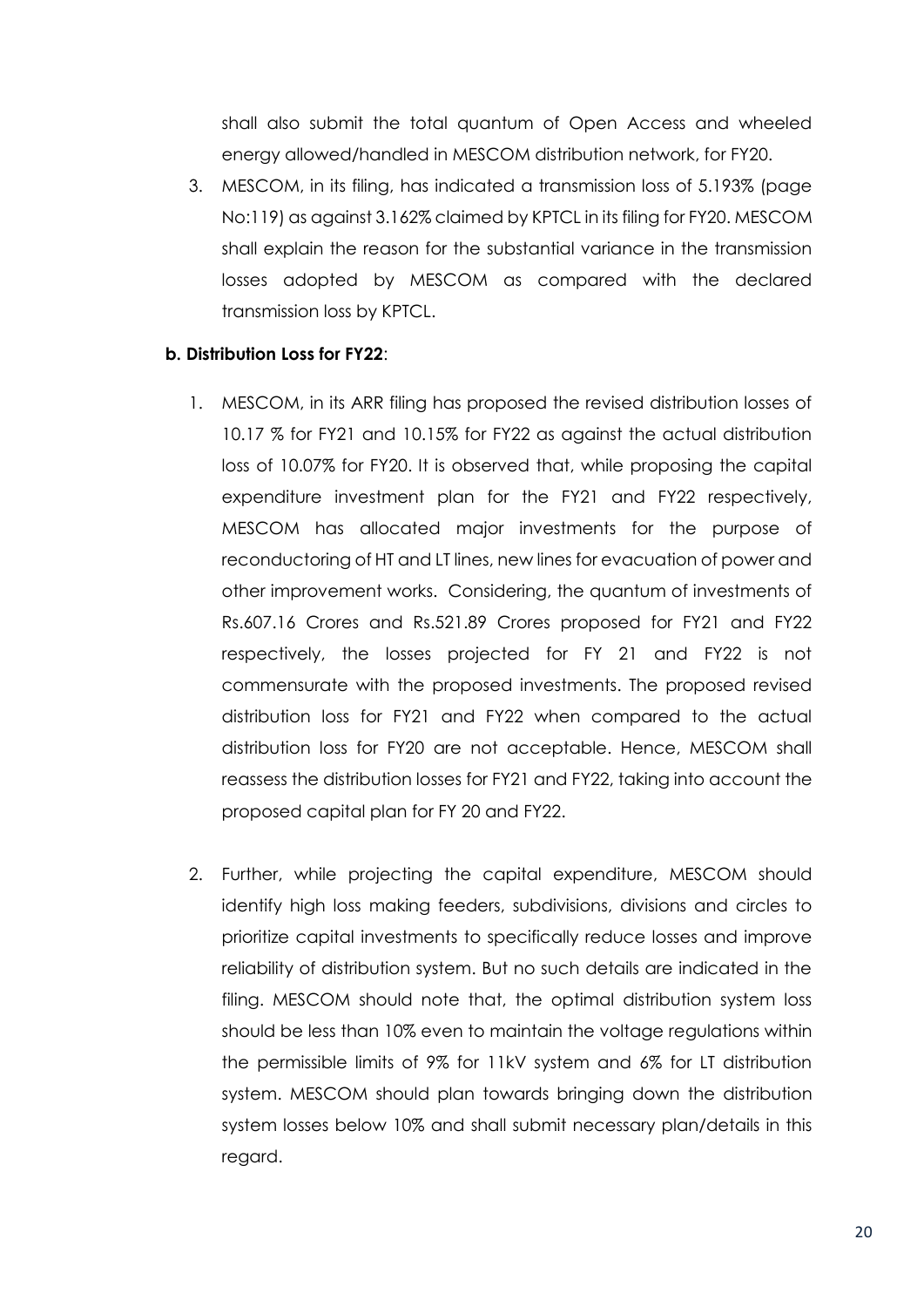### **7. Observations on Other Items of ARR:**

### **A. APR for FY20:**

- 1. MESCOM, in its tariff application has indicated the number of employees working strength as 5397 as against the sanctioned strength of 9274 employees for FY 20. It is observed from Format-D6 that, as against 8633 number of sanctioned post of all other staff, below the officer's grade, 4898 employees are working. MESCOM shall furnish the cadre-wise details of employees covered under all 'other staff' and explain how it is managing with the existing staff. MESCOM shall also furnish the number of persons working on outsourced/on-contract basis and remuneration incurred thereon during FY20 and up to October 2020.
- 2. MESCOM, in its filing as per D-1 Format has claimed the actual amount of Rs.220.01 Crores as PGCIL charges as against Rs.143.68 Crores approved by the Commission for FY 20. MESCOM shall furnish month-wise computation details for having paid the charges to PGCIL for FY20 and up to 30<sup>th</sup> November, 2020.
- 3. MESCOM in its filing under Format D-7 has claimed an amount of Rs.84.79 Crores towards 'Other Professional charges' for FY20. MESCOM shall submit the details for having incurred the expenditure under this head of account of FY20 besides furnishing the reasons for claiming higher amount of Rs.89.69 Crores for FY22.
- 4. MESCOM, in its filing, has claimed an amount of Rs.20.82 Crores and Rs.15.04 Crores towards conveyance and 'Vehicle Hire Charges' for FY20 and FY22 respectively. The Commission, in its Tariff Order has directed MESCOM to control the expenses under A&G head of account. In spite of the said direction, the expenditure under this head of account is increasing year on year. MESCOM shall explain the reason for incurring higher expenses under this head of account, besides furnishing the details about the expenditure incurred on behalf of regular employee's and service station maintenance along with number of vehicle hired.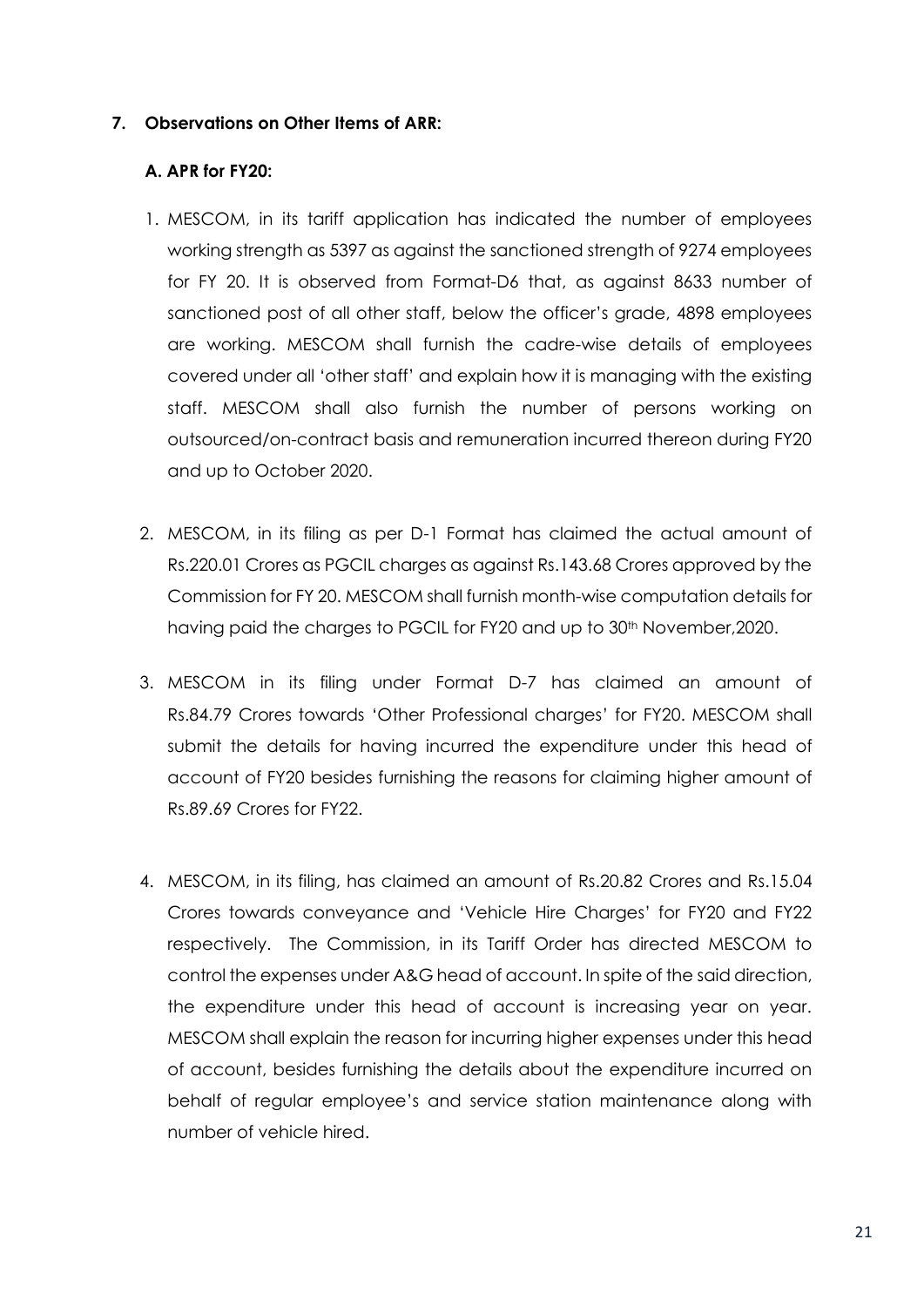- 5. MESCOM, in its filing has claimed an amount of Rs.125.30 Crores towards uncontrollable additional employees cost (Terminal Benefits) for FY20 and Rs.124.53 Crores for FY22. MESCOM shall furnish the detailed computation sheet for having incurred / proposed expenditure under this head of account along with the Actuarial Valuation Report for FY20 and FY22.
- 6. MESCOM, in its filing of ARR for FY22, under Format D9 has indicated Rs.300 Crores as new long term barrowings for FY22. MESCOM shall furnish the loanwise capital loan details for FY22 in the format enclosed **(Annexure-5).**
- 7. MESCOM, in its ARR filing for FY22 under Format D9 has proposed an amount of Rs.762.17 Crores as new working capital loan barrowings for FY22 which is on the higher side. MESCOM shall explain the reason for borrowings such a huge amount of short term loan/OD even with the more than 90% revenue collection. MESCOM shall also submit loan-wise details of short term/overdraft drawn during FY22 in the format enclosed. **(Annexure – 6)**
- 8. MESCOM, in filing of APR for FY20, has claimed the actual O&M expenses of Rs.684.26 Crores. MESCOM has not computed the O&M expenses as per the MYT Regulations/norms. MESCOM shall submit the computation of O&M expenses as per MYT norms and compare them with the actual expenditure and submit the reasons for variations, if any.

### **B. ARR for FY 22**

- 1. MESCOM in its filing of ARR for FY22, under Format D9 has indicated Rs.300 Crores as new long term barrowings for FY22. MESCOM shall furnish the loan-wise capital loan details for FY22 in the format enclosed (Annexure-5).
- 2. ESCOM in its APR filing for FY22 under Format D9 has proposed an amount of Rs.762.17 Crores as new working capital loan barrowings for FY22 which is on the higher side. MESCOM shall explain the reason for borrowings such a huge amount of short term loan/OD even with the more than 90%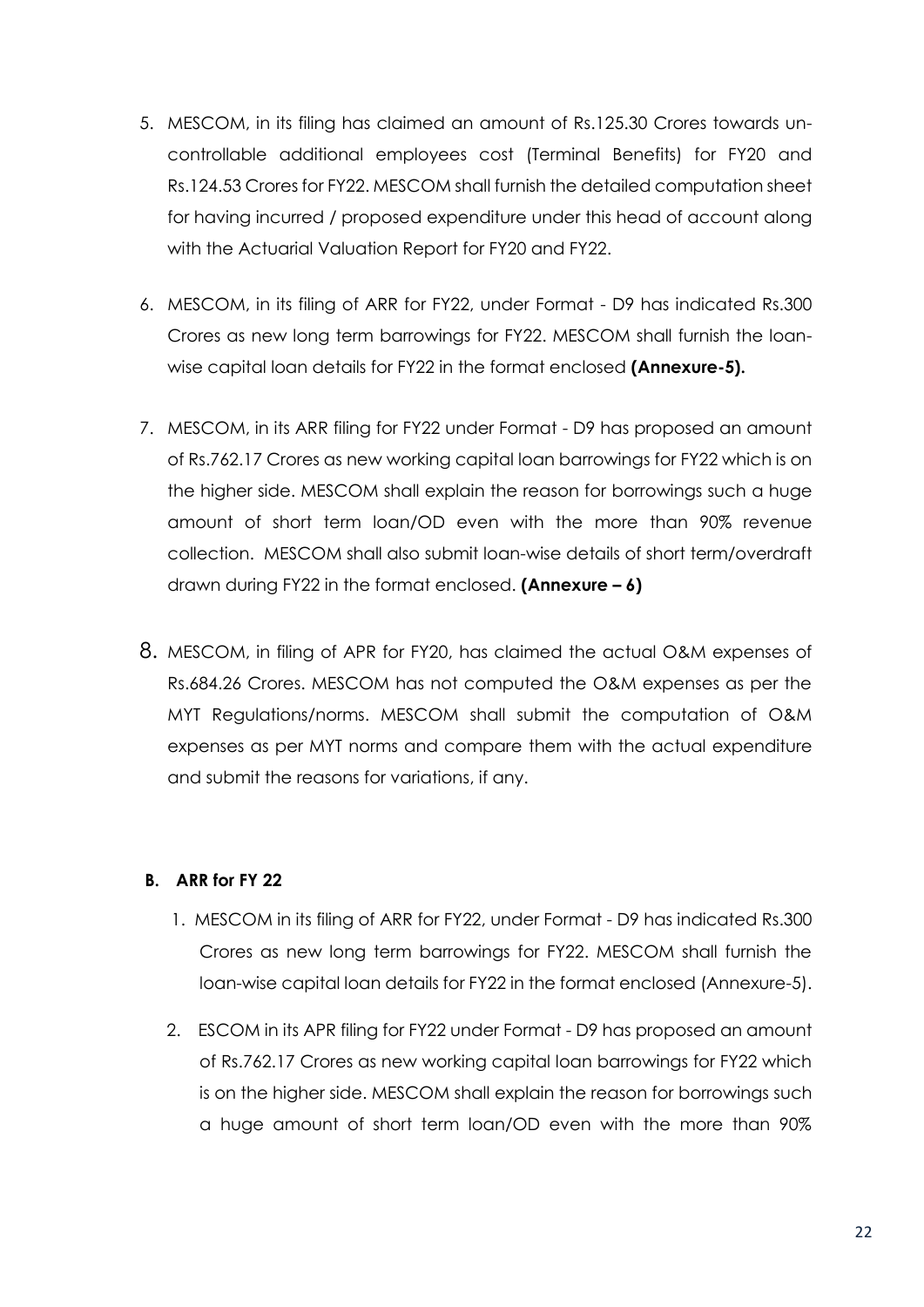revenue collection. MESCOM shall also submit loan-wise details of short term/overdraft drawn during FY22 in the format enclosed. **(Annexure – 6)**

- 3. MESCOM shall submit the details about the measures taken / action plan to reduce the interest burden on Capital loans / working capital loans and late payment surcharge to the power generators as per the guidelines issued by the Govt. of India to reduce the financial burden of the transmission and distribution Companies suffering due to slowdown of economic activities on account of COVID-19.
- 4. MESCOM in its ARR filing under page130, has claimed the Bank rate of 6.50% for the payment of interest on consumer security Deposits for FY 22. MESCOM shall submit the basis with necessary documents in support of claiming the Bank Rate of 6.50% in contravention to the provisions of KERC Regulation on payment of interest on consumer's security deposit. MESCOM is required to reassess the interest amount as per the provisions of prevailing Regulations for FY22.
- 5. MESCOM shall submit the actual details of slab-wise of number of consumers, sectioned load and sales for FY 20 under LT-2 (a) domestic category as made out in the following Table:

| Slab        | No.<br>Consumers | оf | Sanctioned<br>load in Kw | Sales in MU | Demand in Rs.<br>Crores |
|-------------|------------------|----|--------------------------|-------------|-------------------------|
| $0 - 50$    |                  |    |                          |             |                         |
| $50 - 40$   |                  |    |                          |             |                         |
| $101 - 150$ |                  |    |                          |             |                         |
| 150-200     |                  |    |                          |             |                         |
| Above 200   |                  |    |                          |             |                         |

6. MESCOM under format A-2 (Balance sheet), Rs.616.31 Crores and has indicated Rs.755.76 Crores has been indicated as opening and closing balance of receivable from consumers for sales of power, as against the actual revenue demand of Rs.3756.41 Crores for FY 20. 100% recovery of the bill amount is the key factor in running the Company financially viable. This will also a key factor in arriving the lower percentage of AT &C losses of the Company besides reducing the interest burden on the power purchase and bank loans. MESCOM shall explain the basis for projecting the higher amount of closing balance of receivables for FY21 and FY22. MESCOM shall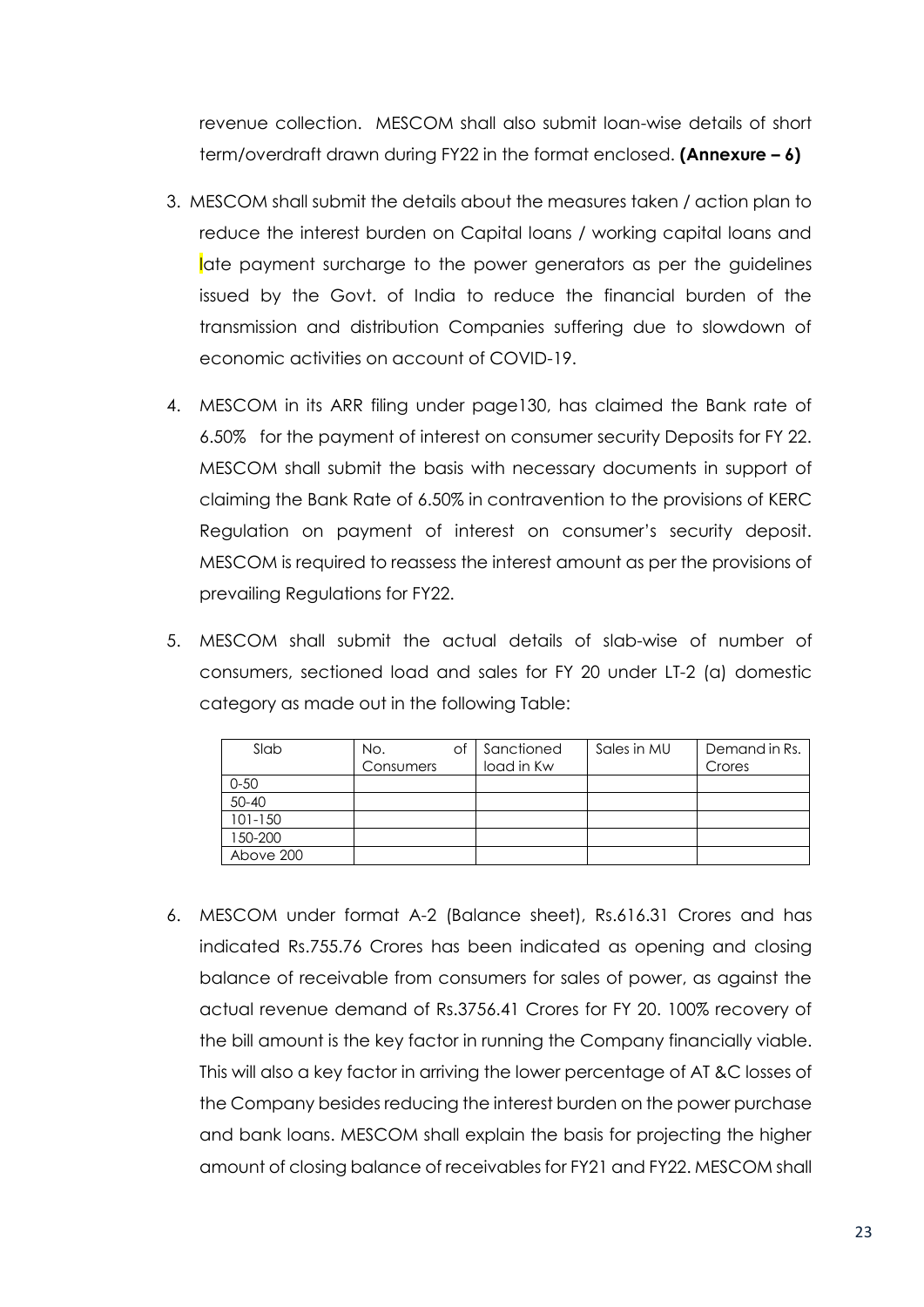also furnish the reasons for the accumulation of revenue receivables from the consumers during FY20 and efforts made and the action plan drawn for the recovery of arrears.

8. MESCOM shall submit the following category / sub-category-wise details under LT and HT in respect of Poultry Farms, Cold Storage Plants and Ice Manufacturing Plants based on the actual as on 31.03.2020 and as on 30.11.2020.

| Category  | NO.       | of Sanctioned | Sales in MU |
|-----------|-----------|---------------|-------------|
| consumers | consumers | load in Kw/HP |             |
|           |           |               |             |
|           |           |               |             |
|           |           |               |             |

- 9. MESCOM in its filing of ARR for FY 22 has projected Rs. 46.76 Crores as "Other Income' as against the actual other income of Rs.75.84 Crores and Rs.72.71 Crores earned during FY19 and FY20 respectively. MESCOM shall furnish the reasons for under estimation and reassess the amount under other income for FY<sub>22</sub>
- 10. MESCOM in filing of APR for FY20 and ARR for FY22 has indicated the actual closing balance of work in progress of Rs.378.22 Crores for FY20 and Rs.559.06 Crores for FY22. Considering the actual Capex of FY20 and the proposed Capex for FY21 and FY22, the closing balance of work-in-progress in each year is on the higher side. MESCOM has to take necessary action to complete the capex works on time so that the desired benefit of the works should reach the ultimate consumers. MESCOM shall furnish the reasons for the accumulation of balances under this head of account and the action plan drawn thereon.
- 11. BESCOM, in its ARR filing under 'New Proposals for FY22', has proposed the new scheme to HT consumers with the aim to bring back the consumers who have opted for open access/wheeling/ captive power and also to sell the surplus power in the state at the reduced rate of energy charges. MESCOM shall submit its views on a similar proposal of BESCOM.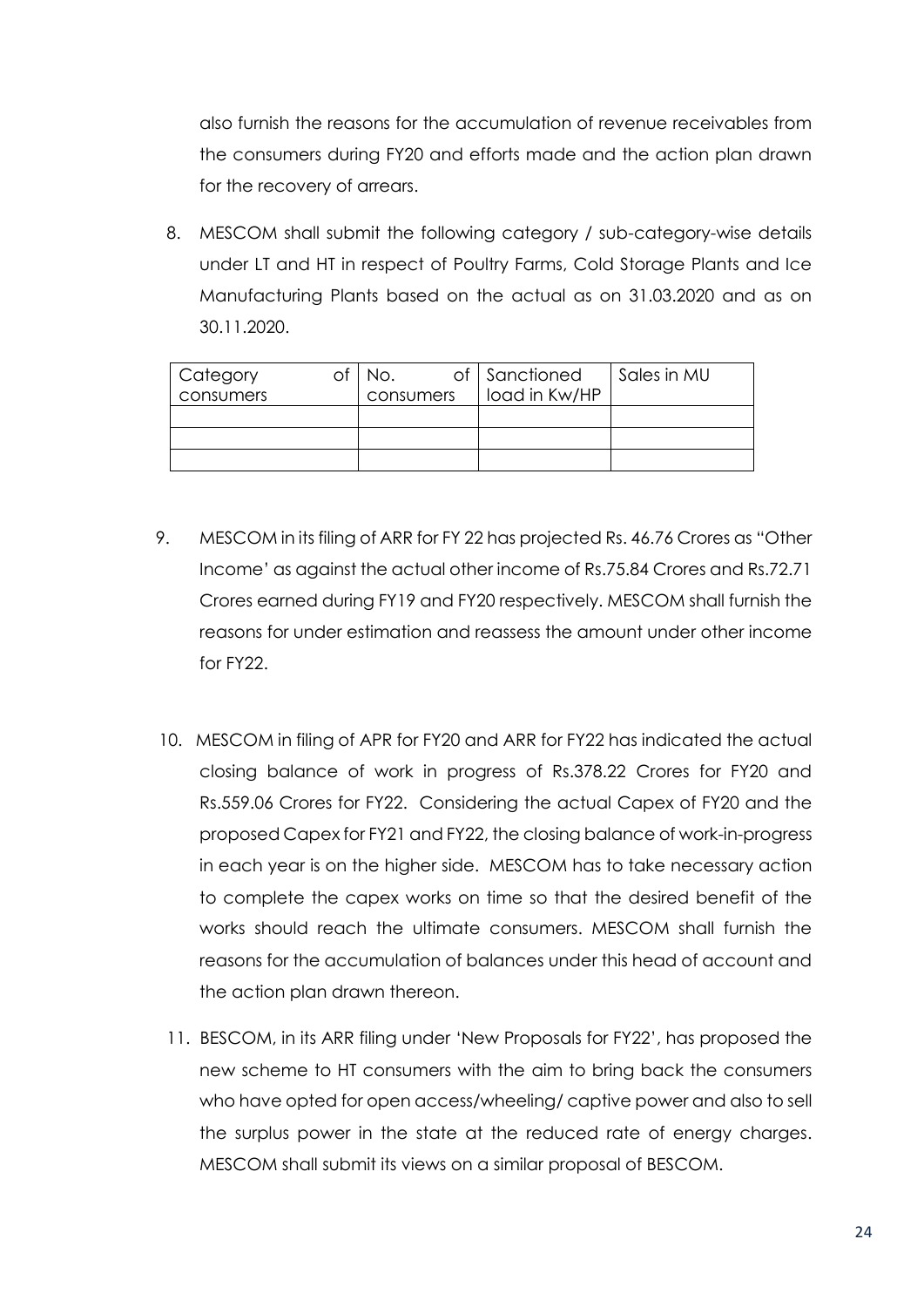- 12. MESCOM is also required to submit its views on the continuation of present Special incentives schemes approved by the Commission for FY22.
- 13. MESCOM, in its filing has claimed Rs.1111.99 Crores towards true up result of previous years from financial year 2007-08 to 2016.2017 (page- 63 of Chapter 4 of the filing). The Commission in its earlier Tariff Orders including the Tariff Order 2020 issued on 04.11.2020 has made it clear that once the truing up is completed with reference to audited accounts, the question of again truing up of ARRs of earlier years will not arise. This has been, time and again, reiterated by the Hon'ble Appellate Tribunal for Electricity (ATE) in a number of Appeals. However, the Commission notes that MESCOM is raising the same issue again and again and including arbitrary claims of the past years as deficit in the tariff filing. The Commission had issued specific directions not to include such claims in the ARR which are not supported by any Regulation. **The relevant extract of the Commission's Order dated 04.11.2020, is reproduced below:**

#### Para 4.3.2- Carry forward deficit of previous years during APR for FY19:

#### "xxxxxxxxxxxxxx

As per the decisions of the Hon'ble ATE, it is a settled law that, True up of ARR once done cannot be re-opened *at subsequent points of time. The Commission, therefore, once again rejects the arbitrary claim of MESCOM*  to carry forward the previous year's gap of Rs.1111.98 Crores for FY19. If MESCOM had incurred loss to this *extent, it would have been reflected in the audited accounts. But, as per the audited accounts, there is always a surplus and MESCOM has been showing profit year on year. Hence, the so called revenue gap of previous years is fictitious and has no basis for being included in the revised ARR of FY19. MESCOM is therefore, directed to desist from making such arbitrary and fictitious claims in future, failing which the Commission would be constrained to initiate necessary action to impose penalty on the concerned under Section 142 of the Electricity Act, for making fictitious claims in violation of the MYT Regulations and also for violation of Commission's directives".*

**The Commission notes that despite specific directions as above, MESCOM has again included the fictitious claim of Rs.1198.98 Crores in the APR for FY20. The Commission considers this as repeated defiance of Commission's directions and hereby decides to initiate necessary action against the Managing Director under section 142 of the Electricity Act, 2003 and**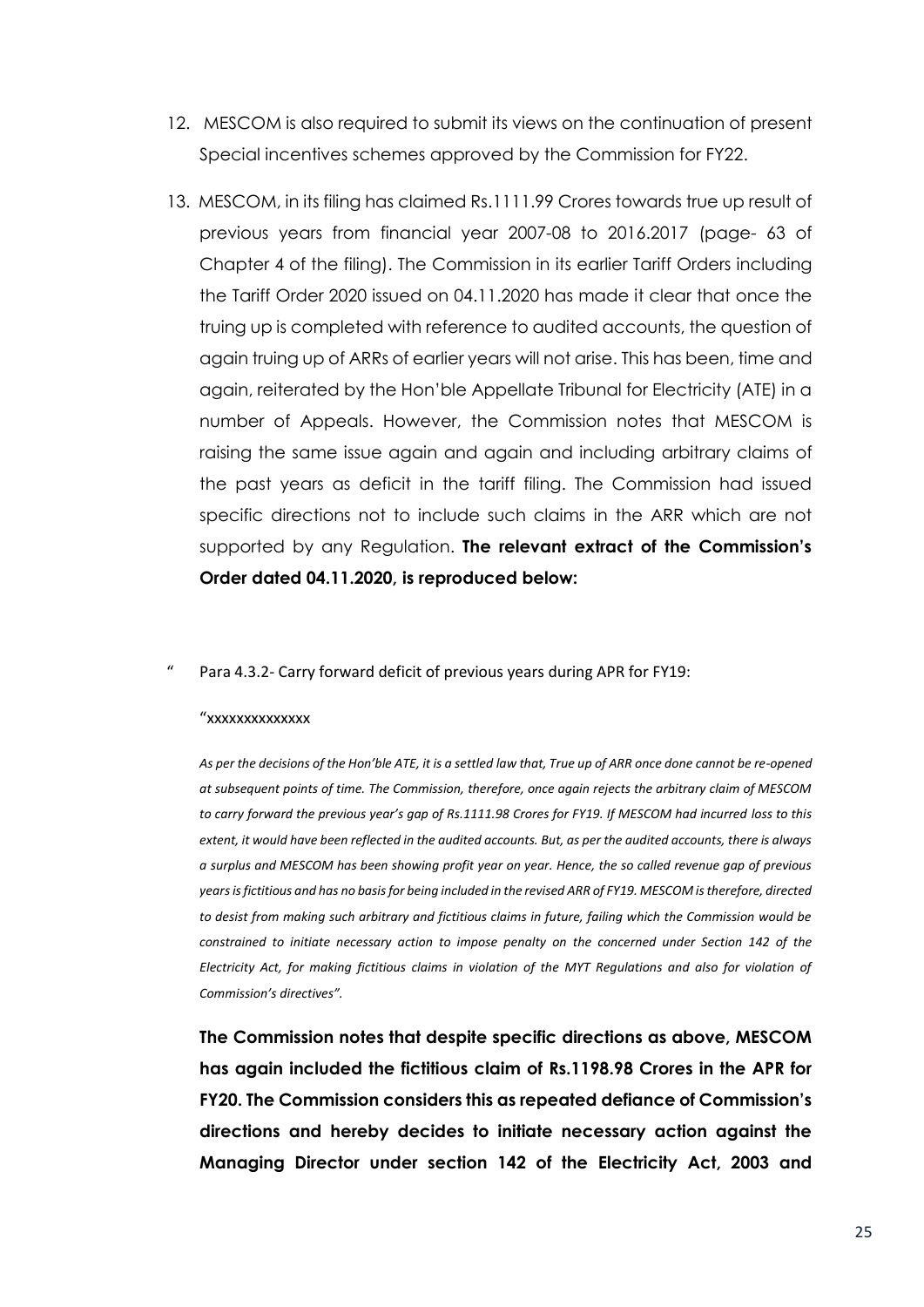**impose suitable penalty to be recovered from the concerned official/ officers of MESCOM. However, MESCOM is given one more final opportunity to explain as to why action under Section 142 of the EA, 2003 should not be initiated as suggested above. In case, MESCOM fails to submit satisfactory explanation, the Commission would proceed to take a suitable decision as may be deemed necessary. MESCOM has an option to withdraw this particular proposal.**

14. MESCOM shall submit the Audited Accounts with note / explanation / Director Reports on audited accounts for FY20 and half year accounts for FY21.

## **(Annexure – 5)**

|                       |                |                 |        |       |           | (Amount in Rs. Crores) |                |          |
|-----------------------|----------------|-----------------|--------|-------|-----------|------------------------|----------------|----------|
| <b>Bank/Financial</b> | Opening        | New             | Tenure | Rate  | Repayment | Interest               | Closing        | Scheme/  |
| Institution           | <b>Balance</b> | Loan            | amount | Οf    | of Loan   | amount                 | <b>Balance</b> | Works/pu |
| name                  | as on          | amount          |        | Inter |           |                        | as on          | rpose of |
|                       | 01.04.2019     | <b>Borrowed</b> |        | est   |           |                        | 31.03.202      | availing |
|                       |                |                 |        |       |           |                        |                | loans    |
|                       |                |                 |        |       |           |                        |                |          |
|                       |                |                 |        |       |           |                        |                |          |

### **Capital Loan Details for FY20 to FY22**

## **(Annexure – 6)**

## **Short Term/OD Details for FY20 to FY22**

(Amount in Rs. Crores)

| Bank/       | Opening       | <b>New</b>      | Tenure | Rate of  | Repayment | Interest | Closing             |
|-------------|---------------|-----------------|--------|----------|-----------|----------|---------------------|
| Financial   | Balance as    | Loan            |        | Interest | of Loan   | amount   | <b>Balance</b>      |
| Institution | on 01.04.2019 | <b>Borrowed</b> |        |          |           |          | as on<br>31.03.2020 |
| <b>Name</b> |               |                 |        |          |           |          |                     |
|             |               |                 |        |          |           |          |                     |
|             |               |                 |        |          |           |          |                     |

### **8. Preliminary observations on Directives of MESCOM**:

| <b>Directive</b> | Directives Issued by the        | <b>Observation made</b>                                          |
|------------------|---------------------------------|------------------------------------------------------------------|
| No.              | Commission                      |                                                                  |
|                  | Consumer interaction meeting at | MESCOM is not furnishing the details every quarter in the format |
|                  | Subdivision level.              | prescribed by the Commission in previous Tariff Orders.          |
|                  |                                 | MESCOM has to furnish the details of the CIM conducted in its    |
|                  |                                 | jurisdiction in the format for FY21 till September 2020.         |
|                  |                                 | In the details furnished, MESCOM has informed that the CIMs are  |
|                  |                                 | not conducted in few Sub-divisions due to Code of conduct        |
|                  |                                 | and Covid - 19 pandemic. The CIMs could have been                |
|                  |                                 | conducted by adjusting the dates before or after the code of     |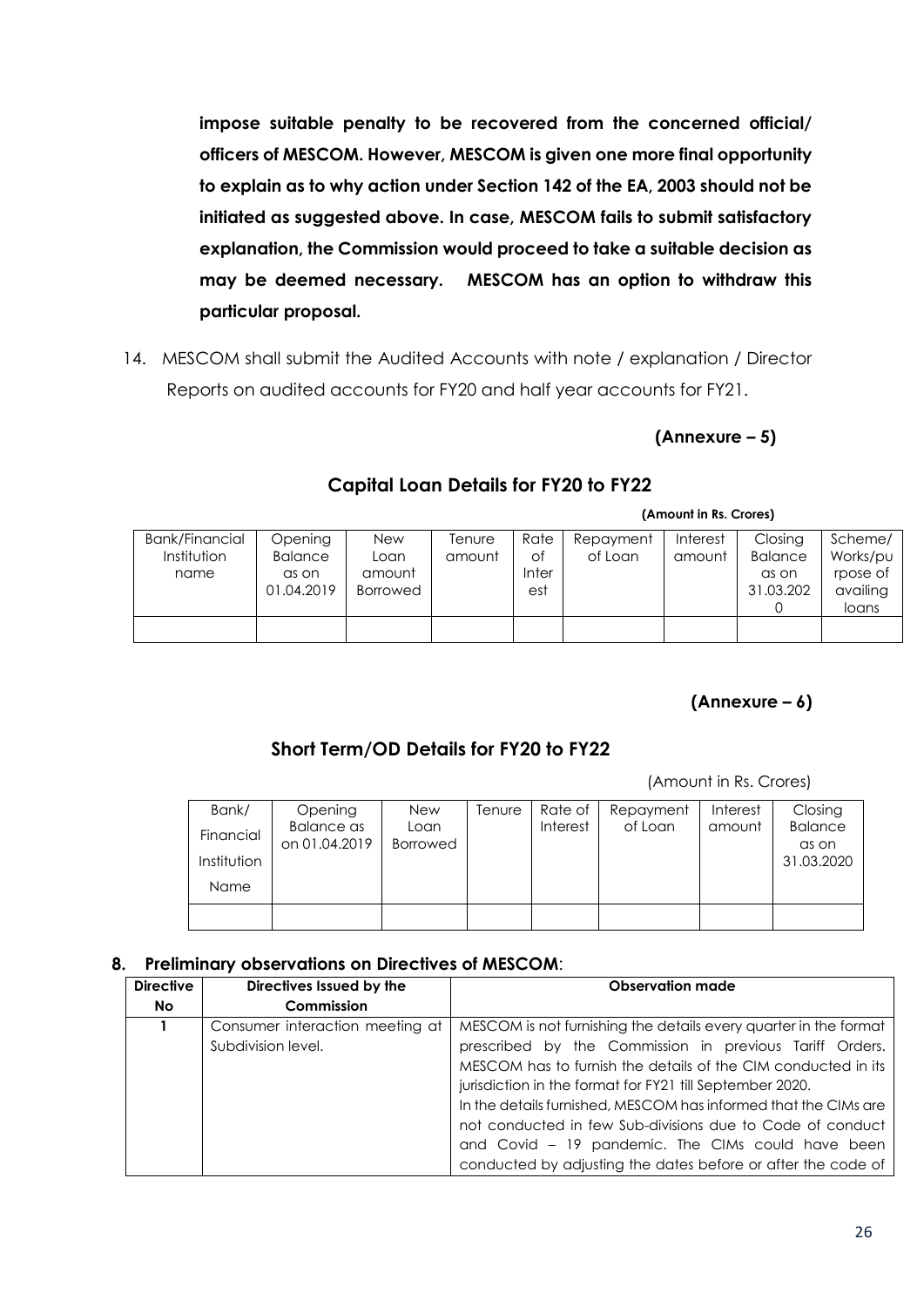| <b>Directive</b> | Directives Issued by the                                                                                  | <b>Observation made</b>                                                                                                                                                                                                                                                                                                                                                                                                                                                                                                                                                                                                                                                                                                                                                                                                                                                                                                                                                                                                                                                                                                                                                                                                                                                 |
|------------------|-----------------------------------------------------------------------------------------------------------|-------------------------------------------------------------------------------------------------------------------------------------------------------------------------------------------------------------------------------------------------------------------------------------------------------------------------------------------------------------------------------------------------------------------------------------------------------------------------------------------------------------------------------------------------------------------------------------------------------------------------------------------------------------------------------------------------------------------------------------------------------------------------------------------------------------------------------------------------------------------------------------------------------------------------------------------------------------------------------------------------------------------------------------------------------------------------------------------------------------------------------------------------------------------------------------------------------------------------------------------------------------------------|
| <b>No</b>        | Commission                                                                                                |                                                                                                                                                                                                                                                                                                                                                                                                                                                                                                                                                                                                                                                                                                                                                                                                                                                                                                                                                                                                                                                                                                                                                                                                                                                                         |
|                  |                                                                                                           | conduct. During FY20, the Covid - 19 issues started only after<br>24th March and the lockdown was lifted in the first week of May,<br>2020. Hence, MESCOM shall furnish suitable reasons for not<br>conducting the CIMs.                                                                                                                                                                                                                                                                                                                                                                                                                                                                                                                                                                                                                                                                                                                                                                                                                                                                                                                                                                                                                                                |
| $\mathbf{3}$     | Directive on Energy Conservation                                                                          | The MESCOM has not submitted the compliance regularly on<br>the above directive. It has not informed about the action taken<br>for promoting energy conservation by the use of Energy Efficient<br>appliances among the consumers and action taken while<br>servicing the installations with EE appliances, especially street<br>lights installation.<br>The MESCOM shall submit the compliance as per the directions                                                                                                                                                                                                                                                                                                                                                                                                                                                                                                                                                                                                                                                                                                                                                                                                                                                   |
|                  |                                                                                                           | in the matter.                                                                                                                                                                                                                                                                                                                                                                                                                                                                                                                                                                                                                                                                                                                                                                                                                                                                                                                                                                                                                                                                                                                                                                                                                                                          |
| 4                | Directive on implementation of<br>Standards of Performance (SoP)                                          | The MESCOM was directed to display the SoP parameters in all<br>its O&M Subdivisions and O&M Sections. Also directed the<br>MESCOM to carry out effective supervision over the functioning<br>of field offices particularly in rendering of services to the<br>consumers, relating to restoration of supply of electricity and to<br>submit the details of number of violations of SoP by officers, sub-<br>division wise, month wise, amount of penalty levied on the<br>officers and the amount paid to the consumers for any delay in<br>service. MESCOM shall furnish the details on these issues.<br>The Commission had also directed MESCOM to conduct<br>awareness campaign at the Hobli levels for educating the<br>public about the prevailing Standards of Performance<br>prescribed by the Commission. MESCOMs hall have to conduct<br>necessary orientation programme for all the field officers and<br>the staff up to linemen to educate them on the SoP and the<br>consequences of non - adherence to the SoP.<br>Also, MESCOM is not submitting the compliance periodically.<br>MESCOM has not reported anything on the conduct of<br>awareness campaigns at the Hobli levels for educating<br>consumers. MESCOM shall submit the compliance regularly. |
| 5                | Directive on use of safety gear by<br>linemen                                                             | MESCOM is not submitting the quarterly compliance report to<br>the Commission on the use of safety gear by linemen.<br>The MESCOM has stated that it has provided safety gear to all<br>Power men. MESCOM shall submit the details indicating the<br>number of linemen, both regular and on contract, who are<br>provided with complete set of safety gear and the definite<br>timeline by which all the remaining linemen will be provided<br>with the complete set of safety gear including the additional<br>tools if any proposed to be given. Details of the action taken on<br>erring staff also need to be furnished.                                                                                                                                                                                                                                                                                                                                                                                                                                                                                                                                                                                                                                            |
| 6                | <b>Directive</b><br>providing<br>Timer<br>on<br>Switches<br>Street<br>lights<br>by<br>to<br><b>ESCOMs</b> | MESCOM has not furnished in detail the statistics of the number<br>of Street Light installations existing as at the beginning of the<br>year, serviced during the year, provided with timer switches<br>etc.,<br>MESCOM shall also furnish the details on the action taken /<br>circulars issued towards servicing new street lights with timer<br>switches.<br>MESCOM has not submitted the compliance as to whether LED<br>/ energy efficient lamps are being used and timer switches are<br>provided while servicing of new streetlight installations.                                                                                                                                                                                                                                                                                                                                                                                                                                                                                                                                                                                                                                                                                                               |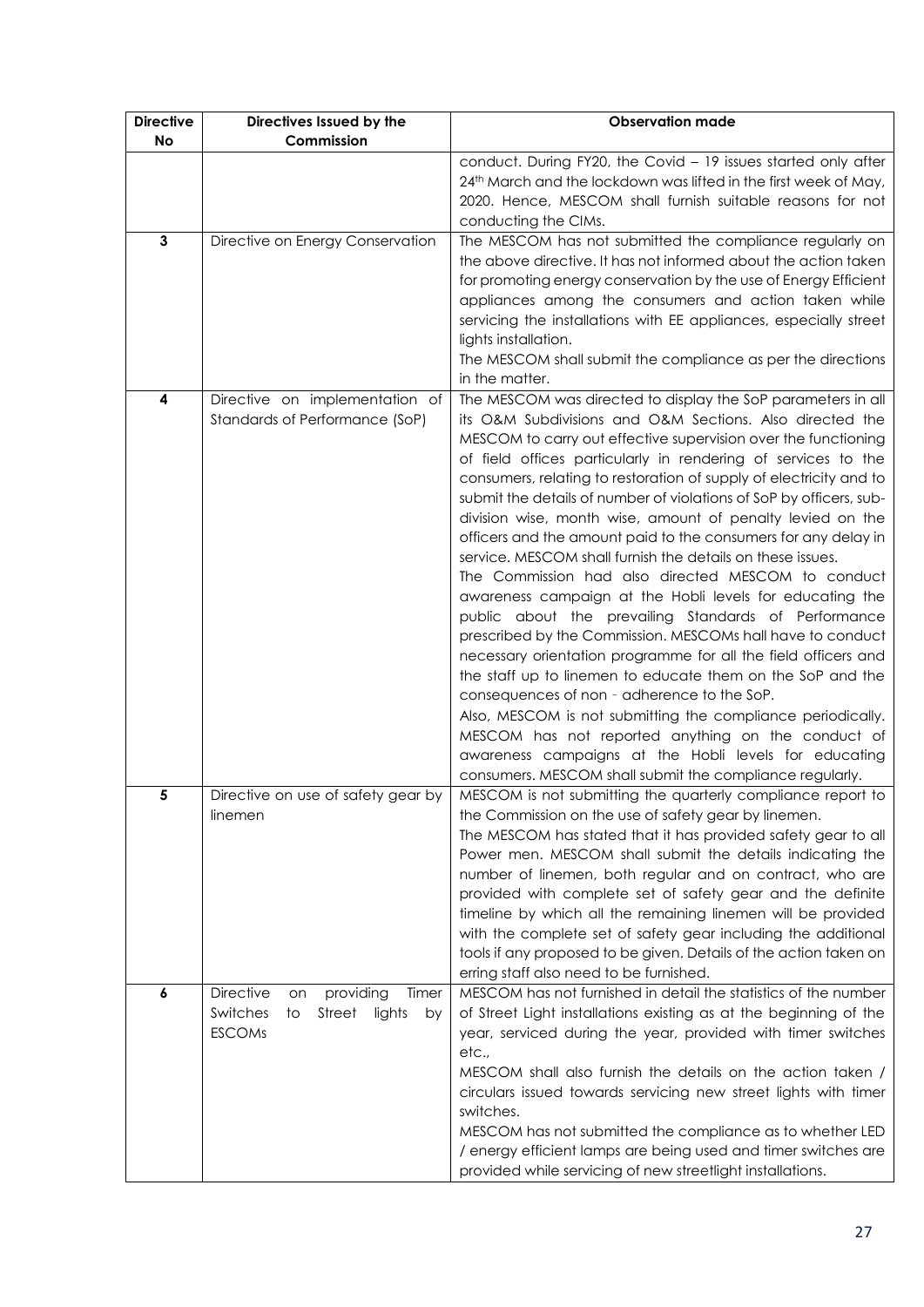| <b>Directive</b> | Directives Issued by the         | <b>Observation made</b>                                                                       |
|------------------|----------------------------------|-----------------------------------------------------------------------------------------------|
| <b>No</b>        | Commission                       |                                                                                               |
|                  |                                  | MESCOM shall submit a comprehensive report on compliance                                      |
|                  |                                  | of this directive.                                                                            |
| $\overline{7}$   | Directive on Load shedding       | The MESCOM is not submitting to the Commission, its projections                               |
|                  |                                  | of availability and demand for power and any unavoidable                                      |
|                  |                                  | load shedding for every succeeding month in the last week of                                  |
|                  |                                  | the preceding month regularly. The MESCOM shall submit                                        |
|                  |                                  | compliance on the same.                                                                       |
|                  |                                  | It is observed that MESCOM has not taken action to update the                                 |
|                  |                                  | entire consumer data as to the applications used for public                                   |
|                  |                                  | information system on power system interruption etc.,                                         |
|                  |                                  | The MESCOM shall submit compliance in this regard.                                            |
| 8                | Directive on establishing a 24X7 | MESCOM was directed to reduce the downtime to address the                                     |
|                  | equipped<br>centralized<br>fully | consumers' complaints. MESCOM is directed to report average                                   |
|                  | consumer service centers         | time taken to attend to a complaint as at present and the                                     |
|                  |                                  | efforts made to reduce the downtime, further in future.                                       |
|                  |                                  | The MESCOM shall furnish compliance in this regard.                                           |
|                  |                                  | Comparison of the downtime analysis for FY19 and FY20 shall be                                |
|                  |                                  | furnished. Consolidated month-wise statistics on the complaints                               |
|                  |                                  | handling for the FY20 shall also be furnished.                                                |
| 9                | Directives on Energy Audit       | <b>Energy Audit of cities / towns</b>                                                         |
|                  |                                  | MESCOM shall furnish the details up to September '20, about the                               |
|                  |                                  | measures initiated to reduce distribution loss levels, wherever                               |
|                  |                                  | the same are above 15%.                                                                       |
|                  |                                  |                                                                                               |
|                  |                                  | <b>DTCs Energy Audit:</b>                                                                     |
|                  |                                  |                                                                                               |
|                  |                                  | The MESCOM has furnished the details of energy audit                                          |
|                  |                                  | conducted in respect of 14,400 DTCs only, out of 45,470 DTCs for                              |
|                  |                                  | which meters are said to have been fixed. MESCOM shall furnish                                |
|                  |                                  | details of remedial measures taken to reduce losses in high loss                              |
|                  |                                  | making DTCs and the timeline by which all the remaining DTCs<br>will be metered, and audited. |
|                  |                                  | It has come to the notice of the Commission that, MESCOM has                                  |
|                  |                                  | taken initiative and invested huge capital on remote reading of                               |
|                  |                                  | energy meters provided to various DTCs for achieving efficient                                |
|                  |                                  | energy auditing. MESCOM shall furnish the details on the                                      |
|                  |                                  | number of meters provided to DTCs to have AMI in place by the                                 |
|                  |                                  | earlier agencies, % of communication achieved, % age energy                                   |
|                  |                                  | audit conducted with the AMI readings, amount of savings in                                   |
|                  |                                  | meter reading costs etc.                                                                      |
|                  |                                  | The MESCOM is directed to comply with the directives of the                                   |
|                  |                                  | Commission issued in all the preceding Tariff Orders, in respect                              |
|                  |                                  | of energy audit of DTCs.                                                                      |
|                  |                                  | MESCOM shall also indicate a definite timeline by which it will                               |
|                  |                                  | complete the consumer indexing for taking up energy auditing                                  |
|                  |                                  | effectively.                                                                                  |
| 10               | Implementation of NJY            | From the data furnished, the progress achieved in completion                                  |
|                  |                                  | of the work in the past one year is very meagre.                                              |
|                  |                                  | MESCOM shall submit the stringent action plan for completion                                  |
|                  |                                  | of work at the earliest by furnishing the status as on November                               |